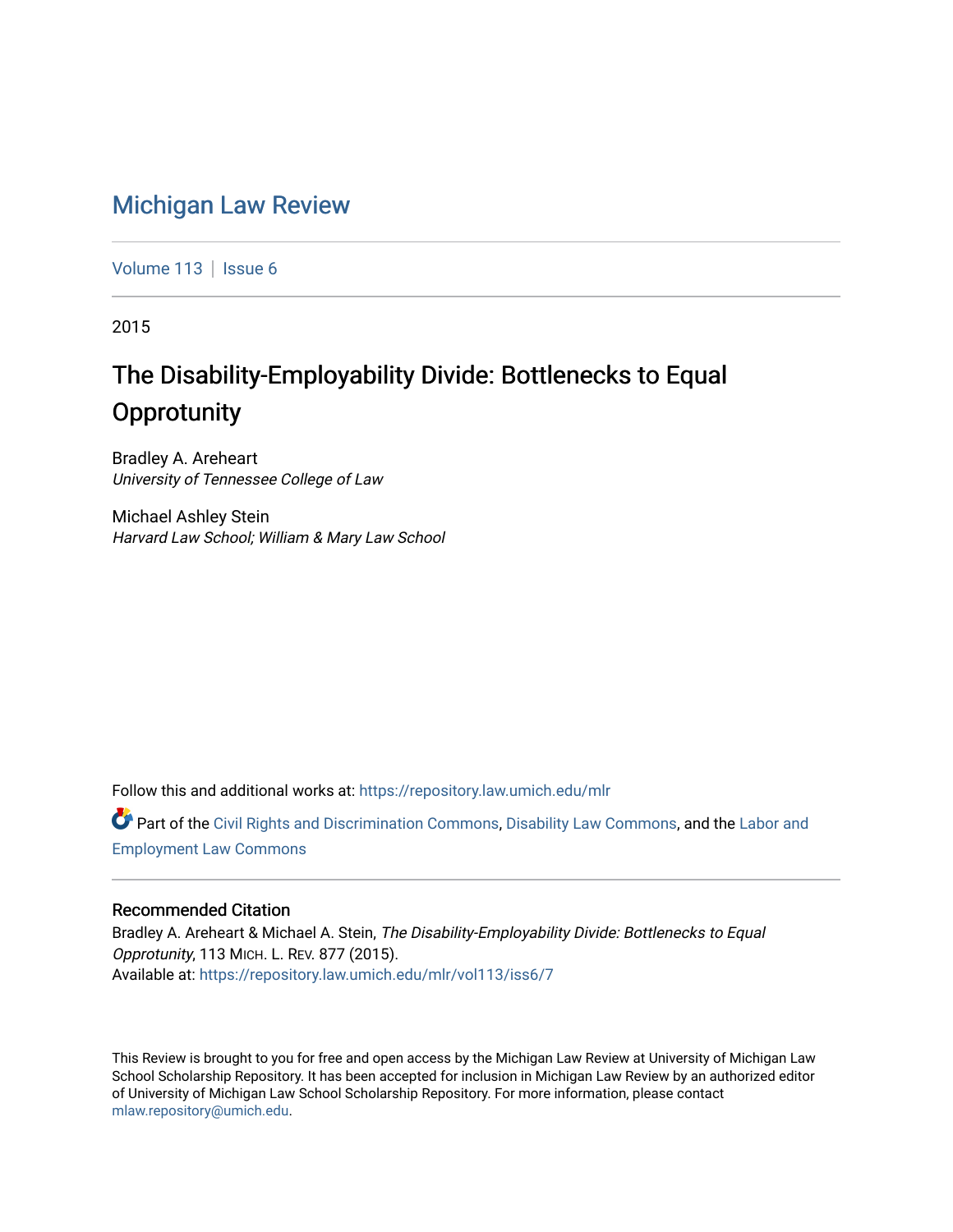## **THE DISABILITY**–**EMPLOYABILITY DIVIDE: BOTTLENECKS TO EQUAL OPPORTUNITY**

*Bradley A. Areheart\* Michael Ashley Stein\**

Bottlenecks: A New Theory of Equal Opportunity. By *Joseph Fishkin*. Oxford and New York: Oxford University Press. 2014. Pp. 1, 257. \$35.

#### **INTRODUCTION**

Equal opportunity might appear to comprise a relatively simple question: Do similarly situated persons have an equal chance to attain a particular goal, or do obstacles irrelevant to their qualifications or to the desired goal preclude achievement? But equal opportunity is complicated.1 There are descriptive and prescriptive dimensions to this question. Nuances exist when determining who is similarly situated, whether those individuals have the same opportunity, what goals we care about equalizing, and whether the ultimate aspiration is equality of opportunity or equality of outcome. Moreover, what means should we employ to remove obstacles, are these means likely to be successful, and do the cultural means justify the societal ends? And some readily apparent factors leading to inequalities of opportunity seem inexorable, including our individual genetic makeup, the environments in which we are raised, and our overall social circumstances. These considerations have prompted some scholars to argue that equality of opportunity is possible only if both law and government are committed to achieving it.2

To discuss equal opportunity in a coherent way often requires focusing on specific domains.3 One field in which equal opportunity has special resonance is employment. Societal support exists both for the descriptive idea that racial discrimination poses an obstacle to equal opportunity and

3. "Otherwise," asks Fishkin, "where would we begin?" It would be impossible, and not necessarily desirable, to equalize all opportunities for all people all of the time. P. 4.

Associate Professor of Law, University of Tennessee College of Law.

<sup>\*\*</sup> Executive Director, Harvard Law School Project on Disability, and Visiting Professor of Law, Harvard Law School; Professor of Law, William & Mary Law School.

<sup>1.</sup> *See, e.g.*, James S. Fishkin, Justice, Equal Opportunity, and the Family 132 (1983) (arguing that equal opportunity principles produce a fundamental conflict between liberty and equality once we account for the role of the family in preparing children to take advantage of opportunities); Michel Rosenfeld, *Substantive Equality and Equal Opportunity: A Jurisprudential Approach*, 74 Calif. L. Rev. 1687, 1689 (1986) ("A coherent and comprehensive concept of equal opportunity must rely on a theory of substantive equality.").

<sup>2.</sup> *See, e.g.*, Joseph William Singer, *Original Acquisition of Property: From Conquest & Possession to Democracy & Equal Opportunity*, 86 Ind. L.J. 763, 777 (2011).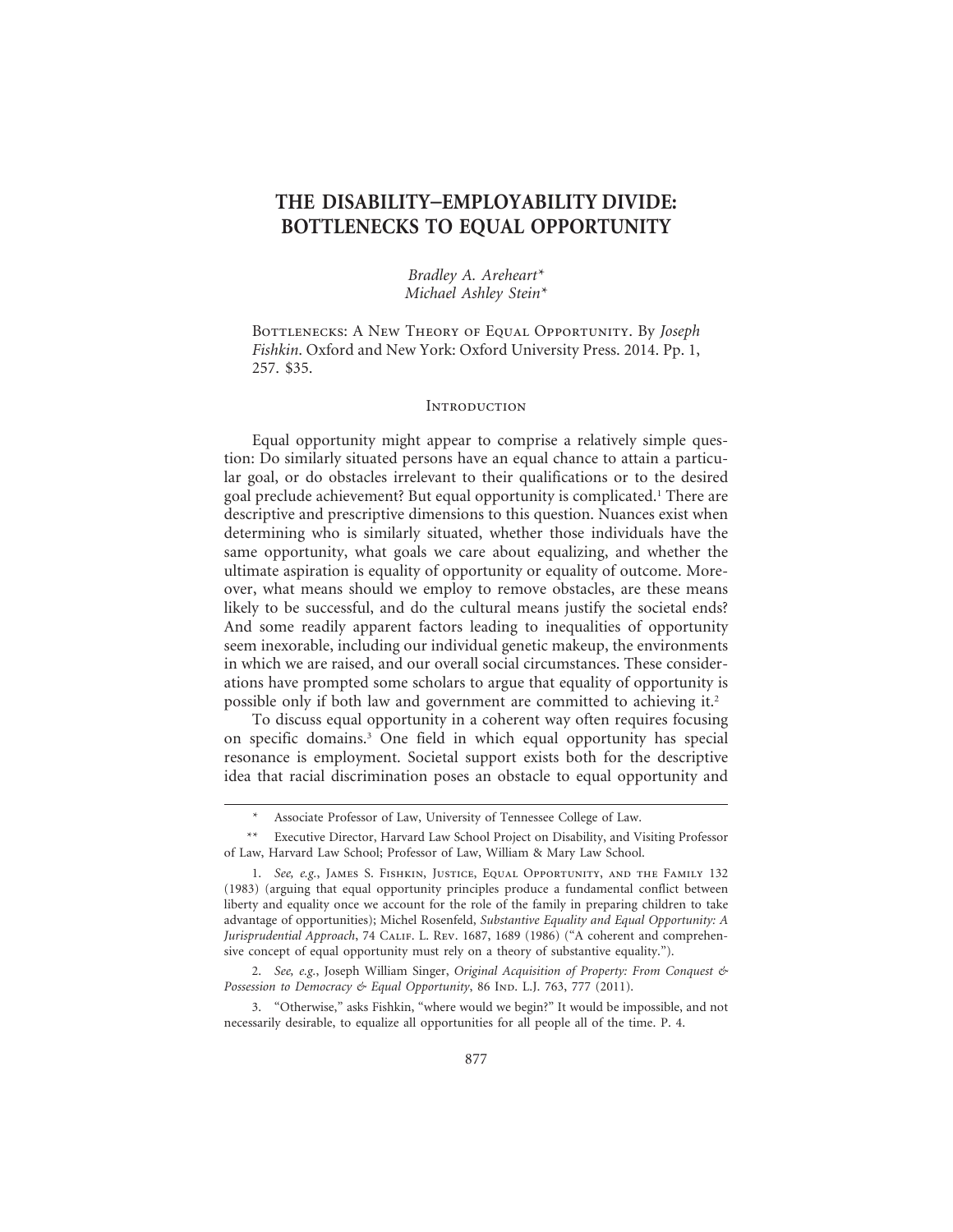for the prescriptive idea that such an obstacle ought to be overcome. Accordingly, a law like Title VII of the Civil Rights Act of 1964 conveys something specific about what opportunities are important (work), what obstacles are inappropriate (discrimination), and what type of equality of opportunity is desired (race, color, sex, religion, and national origin). Such antidiscrimination laws generally enjoy strong support in the United States.4

Joseph Fishkin's new book, *Bottlenecks: A New Theory of Equal Opportunity*, 5 reinvigorates the concept of equal opportunity by simultaneously engaging with its complications and attempting to simplify its ambitions. Fishkin describes bottlenecks as narrow spaces in the opportunity structure through which people must pass if they hope to reach a range of opportunities on the other side (p. 13). A significant component of the American opportunity structure that *Bottlenecks* leaves largely unexplored, however, relates to people with disabilities.6 This Review applies Fishkin's theory to explore how disability law creates and perpetuates bottlenecks that keep people with disabilities from achieving a greater degree of human flourishing. In particular, disability policy's opportunity structure features a conceptual disability–employability divide that ultimately prevents people with disabilities from reaching a wider array of opportunities. Fishkin's book, in concert with this Review, introduces new and inventive ways of reimagining and implementing structural solutions to these bottlenecks.

Part I provides an overview of Fishkin's arguments, including his theory of opportunity pluralism, which he advances as a theoretical framework for broadening the opportunity structure. Part II then applies Fishkin's theory to administrative disability policy to address and evaluate the disability–employability divide as a bottleneck. In particular, this Part explores how people with disabilities are frequently unable to pass through certain bottleneck policies to reach productive employment on the other side. Part III then proffers several policy solutions that could enable people with disabilities to move through or around the bottlenecks that keep them from accessing productive work opportunities.

#### I. Bottlenecks: A New Theory of Equal Opportunity

*Bottlenecks* endeavors to demystify the concept of equal opportunity through the relatively simple metaphor of a bottleneck. Fishkin defines "bottlenecks" as narrow spaces through which people must pass to reach greater opportunities (p. 13). He characterizes bottlenecks as inevitable obstacles (p. 156) that ought to be addressed if they become pervasive or severe (pp. 21–22). To illustrate, *Bottlenecks* relates how some state legislatures have enacted laws in recent years to ban credit checks in hiring, bar employers

<sup>4.</sup> *See, e.g.*, Bruce Ackerman & Anne Alstott, The Stakeholder Society 1 (1999) (discussing Americans' belief in equal opportunity).

<sup>5.</sup> Joseph Fishkin is an Assistant Professor of Law, University of Texas School of Law.

<sup>6.</sup> The book ably demonstrates how discrimination creates bottlenecks, pp. 20–21, 110–11, but there are only a few references to disability or reasonable accommodations. Pp. 22, 105–06, 168–69, 252.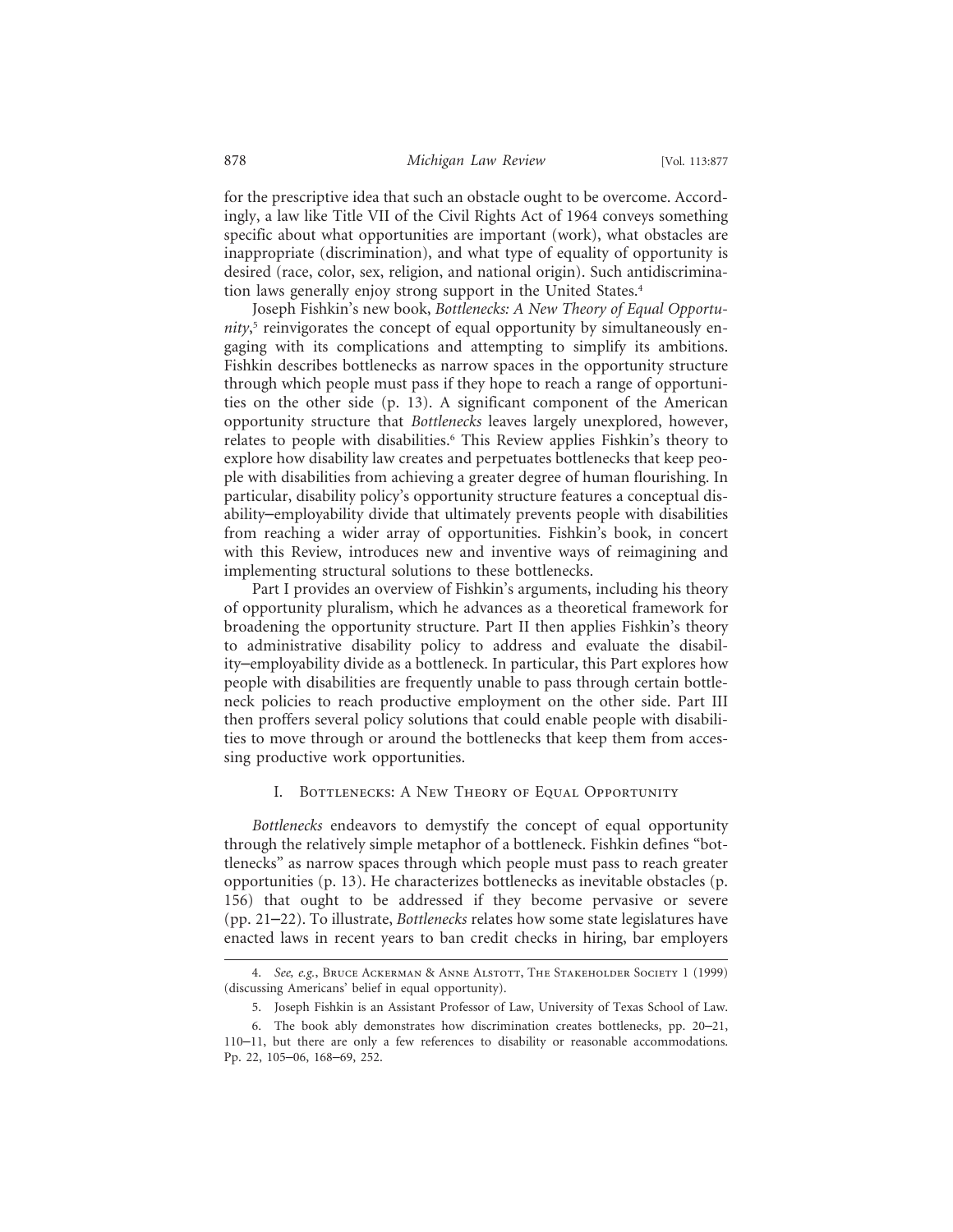from indicating "no unemployed need apply," or prevent employers from inquiring into previous criminal convictions (pp. 21, 231–35). Fishkin argues that extending these innovative and seemingly unconventional protections is actually a part of our conventional antidiscrimination heritage. In other words, antidiscrimination law is, and should be, fundamentally about ameliorating severe bottlenecks in the structure of opportunity—and these recent statutes and doctrines are designed to do just that (pp. 20–22, 235).

Fishkin labels his proposal "opportunity pluralism," which "requires us to look in a more structural way at how the opportunities in our society are created, distributed, and controlled" (pp. 1, 16–18). He wants to transcend a "big test society" (p. 15) in which there are strikingly similar preferences for jobs, social roles, or instrumental goods—and in which successes snowball, as "each outcome is another opportunity."7 To do so, we need a pluralistic model of opportunities in which no bottleneck is too severe and many different processes and paths enable one to pursue success (pp. 15–17, 76). If there is a highway of opportunities, Fishkin desires as many on-ramps as possible (p. 17). That way, if you fail to clear a big test hurdle at age sixteen, there remain other chances to pursue valuable opportunities.<sup>8</sup> Expanding the means for achievement may, over time, turn the conventional opportunity structure, which currently resembles a pyramid, into something that looks "more like a city, with many different structures and various roads and paths" to success.<sup>9</sup> But expanding the number of on-ramps or paths to opportunities requires, among other things, first minimizing or undoing the effects created by certain bottlenecks (pp. 18–20).

Importantly, some bottlenecks are warranted (pp. 160–63, 169). In certain circumstances, we perhaps want a fairly unitary and rigid structure for specific opportunities. For example, we might decide that the route to becoming a pediatric anesthesiologist ought to be a very narrow one, given the specific set of skills required for and the stakes associated with that line of work. Hence, we might favor retaining the current bottleneck (which depends largely on the standardized United States Medical Licensing Examination) to ensure that only extremely qualified people can hold such jobs. The efficiency costs in designing alternative routes to such a specialized position may likewise counsel in favor of retaining the test and its consequent bottleneck.10

Fishkin advises us to ask two questions to determine whether we ought to retain a particular bottleneck. First, we must decide whether the policy creating the bottleneck is legitimate or arbitrary (p. 160). Here, we are concerned with the strength of the justification for imposing a bottleneck.

<sup>7.</sup> P. 70 (quoting Clare Chambers, *Each Outcome Is Another Opportunity: Problems with the Moment of Equal Opportunity*, 8 Pol. Phil. & Econ. 374 (2009)).

<sup>8.</sup> *See generally* pp. 66–70.

<sup>9.</sup> Pp. 17–18; *see also* David Miller, Principles of Social Justice 200 (1999) (opposing a "single-pyramid" conception of merit).

<sup>10.</sup> *See* p. 179 (observing that efficiency costs must be balanced against the value of opportunity pluralism).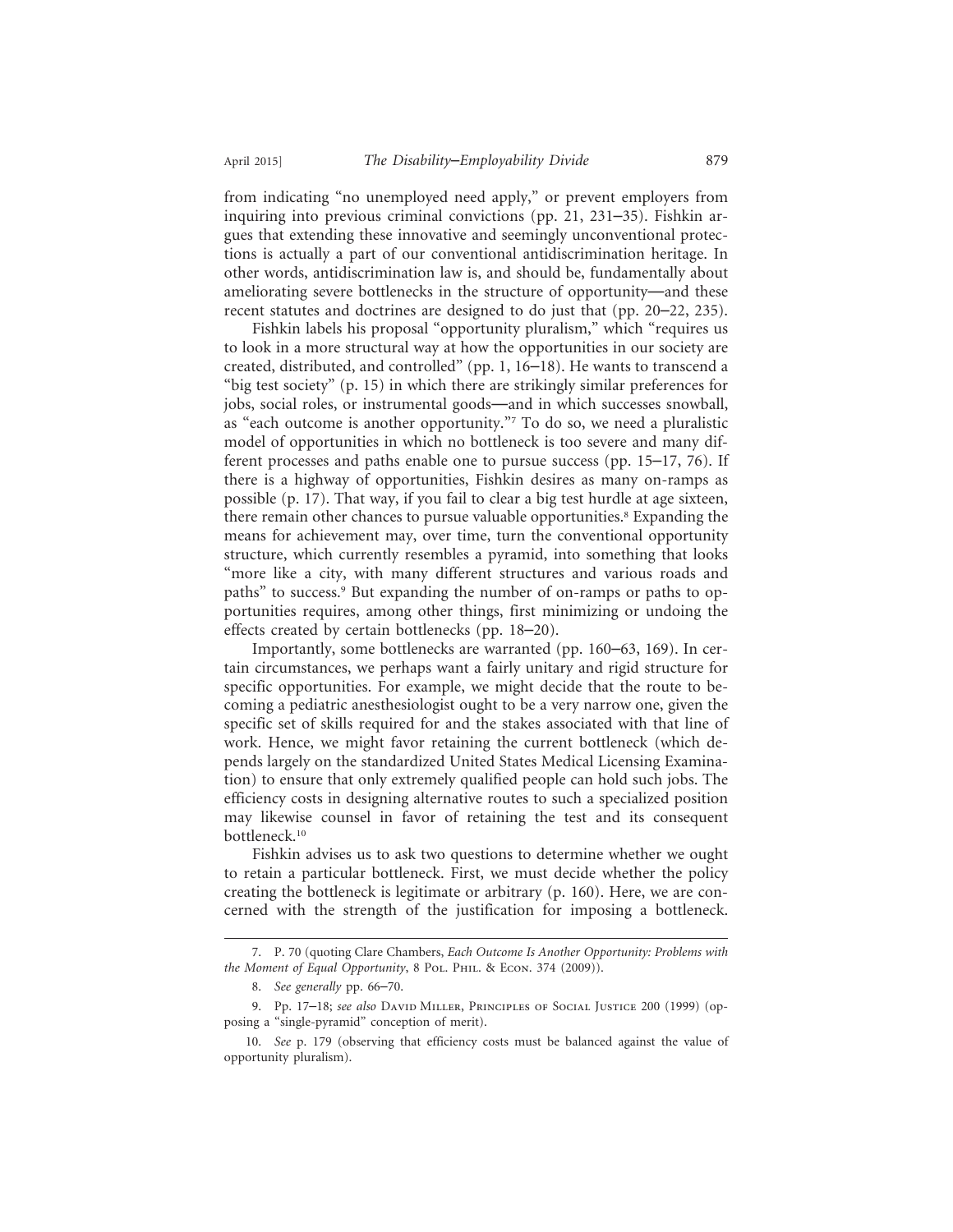Fishkin illustrates this idea with the credential of credit scores (p. 162). Conditioning a person's ability to get a loan on that person's credit score might seem a legitimate practice, given the lender's natural and logical interest in ensuring that the person has the capacity to pay back loans in a timely manner (p. 162). Conditioning a person's ability to get a job on that person's credit score seems arbitrary, however, given that credit scores are poor predictors of whether a person will be a good employee (p. 162). Even if using a credential or requirement is legitimate, we may decide that other values warrant limiting its use as a prerequisite. For example, even assuming that a four-year college degree was legitimate for every job as an indicator of a given individual's capabilities, we might oppose requiring such a degree for every job given the countervailing value of opportunity pluralism.<sup>11</sup>

The second question is whether the bottlenecking effect of a policy or requirement is severe. Even if a policy is arbitrary or unjustified, it still may not present much of a problem for making certain opportunities widely available (p. 163). Here, we are concerned with both the pervasiveness and strictness of any particular bottleneck (pp. 164–70). For pervasiveness, we want to know how many paths to opportunity are actually constrained by this requirement (p. 164). For strictness, we want to know whether the policy is "an absolute bar, a strong preference, or just a mild preference" (p. 164). Applying these concepts to the example of credit scores, we want to know how many employers actually require credit scores as a component of their application (pervasiveness) and whether this information is being applied strictly or just as part of an overall query into an applicant's reliability (strictness). Some bottlenecks may be pervasive but not especially strict, such as employers' valuing attractiveness (p. 164). Alternatively, some bottlenecks might be strict but not especially pervasive, such as employers' refusing to hire employees with children.

If a requirement is both arbitrary and severe, the case for ameliorating that bottleneck is "particularly compelling" (p. 167). In these instances, Fishkin contends that the bottleneck should be addressed by helping people get through—or around—it (pp. 19, 171–72). This way of examining opportunities provides a novel filter through which to reexamine antidiscrimination law. American antidiscrimination law tends to focus on wrongdoing by asking questions like the following: Why did the employer make a particular decision, that is, was there "disparate treatment" under the relevant statute? Is an employer-imposed requirement a business necessity, or is there a less discriminatory alternative?<sup>12</sup> Note that these questions

<sup>11.</sup> *See* p. 163 (observing that, even if a "big test" were a legitimate predictor for every job, "that does not mean that adopting it across the board is ultimately the best policy, once we account for the value of opportunity pluralism"). This would be similar to the thrust of disparate impact jurisprudence under Title VII of the Civil Rights Act and *Griggs v. Duke Power Co.*, 401 U.S. 424 (1971), in which the Supreme Court decided that requiring a highschool diploma was a discriminatory practice that was not justified by reference to the underlying jobs. The exclusionary effects were simply not worth the value of the proxy. *See* p. 165 (discussing *Griggs*).

<sup>12.</sup> *See, e.g.*, 42 U.S.C. § 2000e-2(k)(1)(A)(i)–(ii) (2012).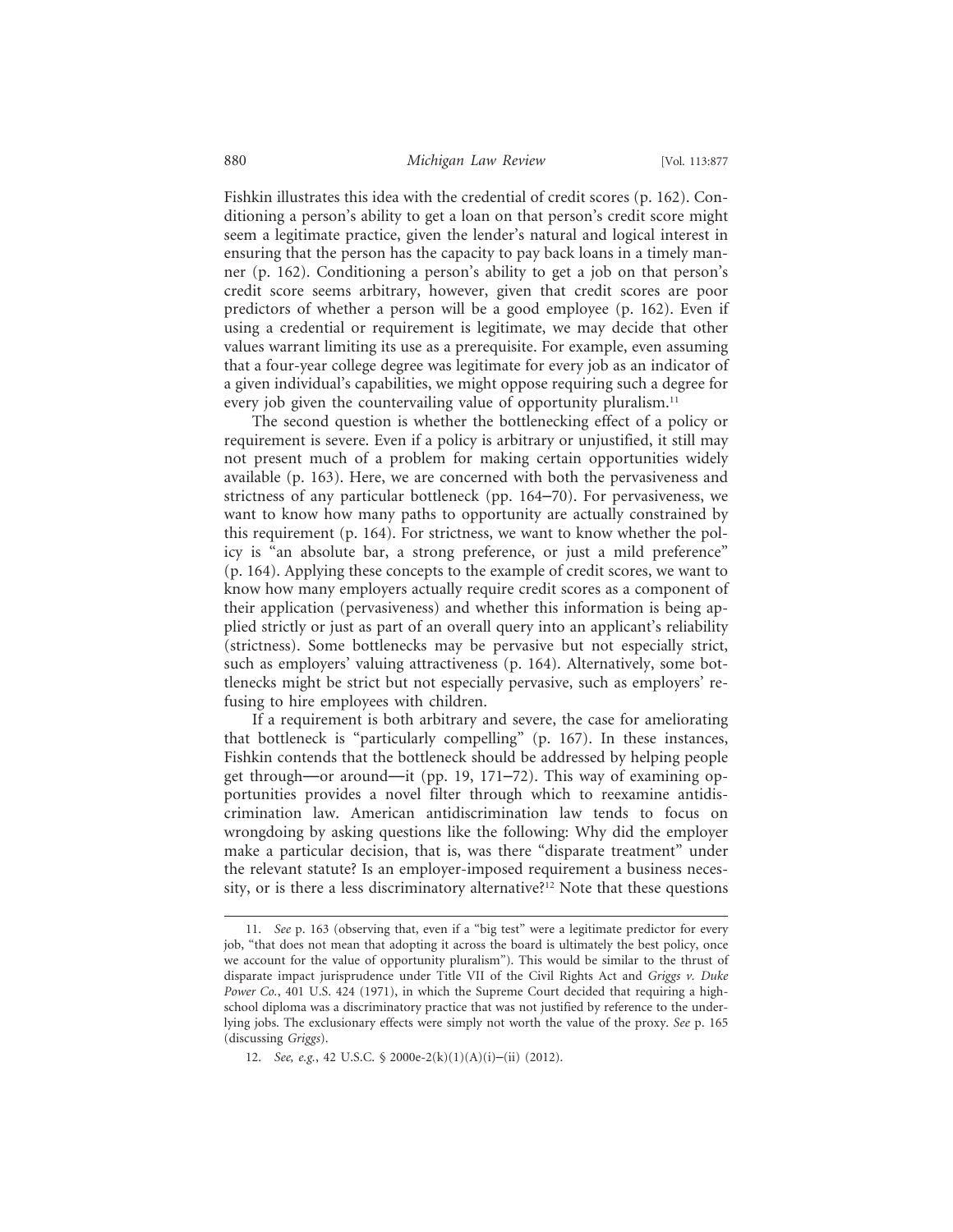do not demand that the wrongdoing was severe or pervasive. According to Fishkin, these priorities are backwards; we ought to worry less about motive and more about whether certain bottlenecks severely constrain opportunities (p. 231).

Along the way, Fishkin explicates a taxonomy of bottlenecks. The most familiar are qualification bottlenecks in which opportunities are constrained by some requirement (p. 156). A qualification bottleneck could involve a requirement that the applicant possess a diploma or degree, succeed on a certain test, or be a member of a particular race or sex.13 There are also developmental bottlenecks, in which opportunities are limited by the failure to develop important abilities or skills (pp. 156–58). These bottlenecks are often tied to status and implicate race, class, and/or disability. Education in general, and literacy in particular, is perhaps the most basic example: opportunities will be constrained for those who cannot read or write well (pp. 14, 156–58). Finally, there are instrumental-good bottlenecks, in which opportunities are controlled by a limited instrumental good that everyone wants (pp. 158–59). As an example, money may become a bottleneck where it is instrumentally necessary to reach outcomes that people value but where everyone cannot obtain the amount of money they need to reach those outcomes (pp. 158–60).

Part of Fishkin's motivation in advocating for greater opportunity pluralism is his philosophical orientation that there is "no such thing as 'natural' talent or effort, unmediated by the opportunities the world has afforded us, which include our circumstances of birth."14 While it is tempting to view outcomes as part nature, part nurture, Fishkin says that all behavioral outcomes are 100% nature and 100% nurture (p. 95). Neither is a sufficient causal mechanism; neither does any work by itself.15 Thus, for genes to do anything, they must be activated or "expressed," which often depends on a person's environment.16 A particular environment similarly influences genetic activity, traits, capacities, merit, and the social and job-based roles that a person holds—and these in turn all reimpact a person's environment.<sup>17</sup> So

16. P. 94. Similarly, environmental conditions may trigger hormone production, which in turn triggers gene expression. P. 94.

<sup>13.</sup> *See* p. 156 ("The question is what is *actually* required to pursue a path, not what is required officially or on paper.").

<sup>14.</sup> P. 83. He devotes an entire chapter to explicating this viewpoint. Pp. 83–129.

<sup>15.</sup> Fishkin offers the following illustration: the conventional understanding of nature–nurture is that each contributes to the person separately, in the way that two people, say Billy and Suzy, might each partly fill a bucket with water. One might ask about Billy's and Suzy's contributions to the bucket of water, and the answer might be that Billy is 60% responsible while Sally provided 40% of the water. Fishkin contends that natural and environmental forces, rightly understood, are much more synergistic, and he offers a revised picture: Suzy brings the hose and Billy turns on the water. Now it makes little sense to ask how much of the filled bucket is due to Billy and Suzy, respectively. The bucket of water is due 100% to both of their unique and complementary contributions. Pp. 95–96.

<sup>17.</sup> P. 114. Fishkin includes a graphic figure that very helpfully illustrates this iterative process.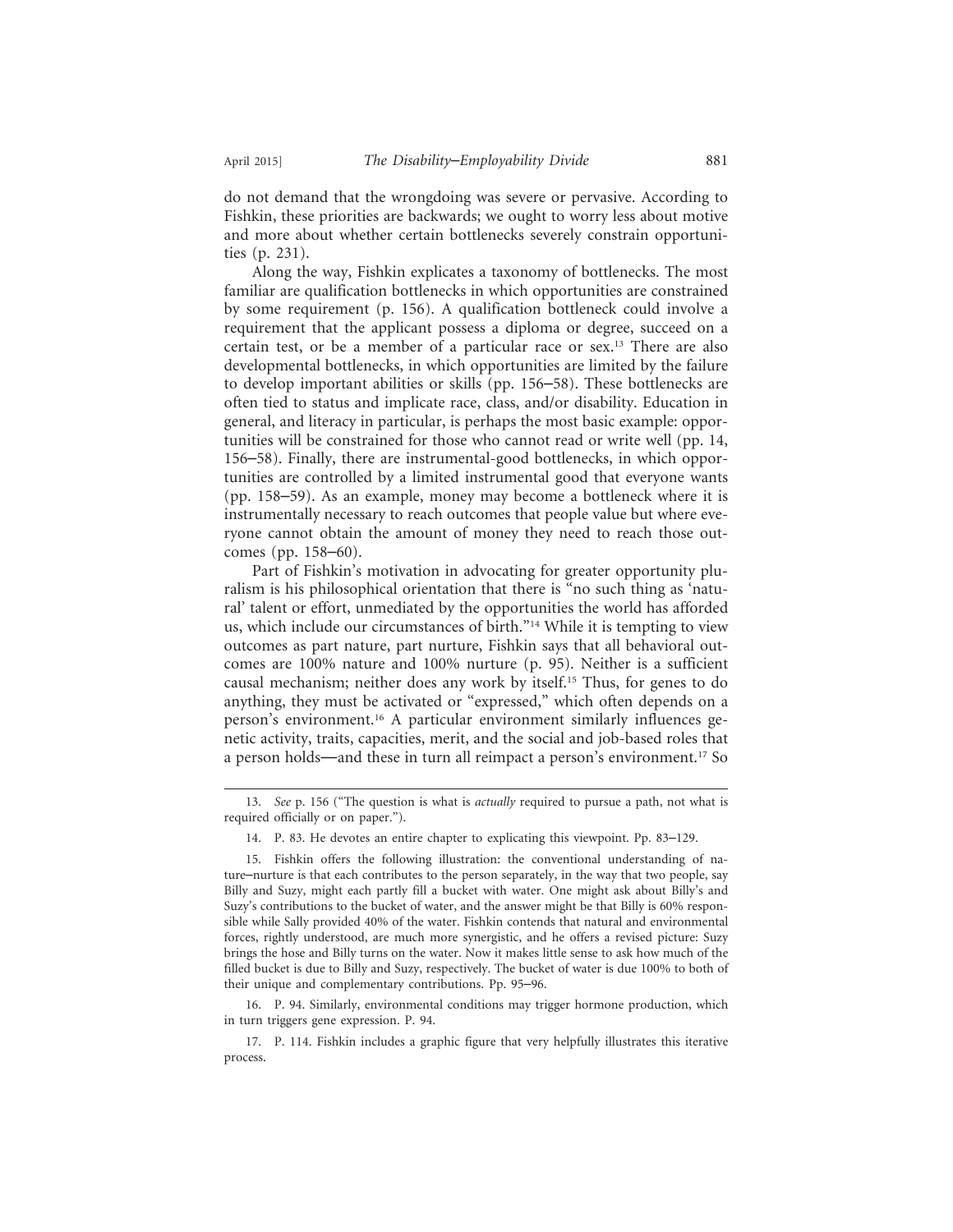when we question why or how someone becomes well qualified for a particular job, the answer is that there has been a multistaged, "iterative process of interaction between a person and her environment" (p. 104).

Fishkin keenly observes that opportunities matter not just because they are instrumental in attaining a certain outcome, such as well-paying employment, but also because they facilitate agency by providing access to intangible goods (pp. 9–10). Opportunities give us the materials out of which we build our lives (p. 10). They give us the chance to make choices and thus aid in the formation of self, including the development of human capital.18 In the employment context, the opportunity to work matters not simply because it provides a means to earn an income but because it is embedded with a plethora of social meanings and social goods.<sup>19</sup> This reality has led scholars to write about the dignitary value in work and to argue that employment is about "pride, dignity, and belonging—the societal standing that comes from providing for one's family and contributing to one's community."20

#### II. Disability-Specific Bottlenecks

There are a few bottlenecks that repeatedly keep people with disabilities from enjoying the full range of opportunities. The first is the most plainly literal of bottlenecks—accessibility. If a group of people cannot access a workplace or public accommodation, inaccessibility poses an obstacle to further opportunities (pp. 22, 252). Discrimination creates a second bottleneck. When a person needs a particular identity to pursue certain paths, this de facto requirement narrows a route in the opportunity structure (pp. 20–21, 110–11). Fishkin briefly mentions these two bottlenecks, which represent relatively straightforward applications of his theory.

This Part applies Fishkin's theory to illuminate and explore one equally critical, but less intuitive, bottleneck: the law's binary structure of disability and employability. This basic idea—although empirically incorrect and socially harmful—derives from the history of disability and modern administrative law, as well as from the very semantics of the word "disability." In a classic tautology, if you are disabled, you must not be able to work; in contrast, if you are able to work, you must not really be disabled. This binary

<sup>18.</sup> P. 10. Fishkin succinctly illustrates this point by sketching the story of two people with similar socioeconomic backgrounds. One attends an American university, which results in a range of potential careers and choices, and the other is strongly urged by his family to join the family business. Over a lifetime, both have, by all accounts, equally successful lives. But by Fishkin's account, they do not enjoy equal opportunities. And the opportunity to choose from a broad range of choices matters in part because choosing is a dignitary good. Pp. 9–10.

<sup>19.</sup> *See* Jody Heymann, Michael Ashley Stein & Gonzalo Moreno, *Disability, Employment, and Inclusion Worldwide*, *in* Disability and Equity at Work 1–3 (Jody Heymann, Michael Ashley Stein & Gonzalo Moreno eds., 2014).

<sup>20.</sup> Jennifer Gordon & R.A. Lenhardt, *Rethinking Work and Citizenship*, 55 UCLA L. Rev. 1161, 1168 (2008).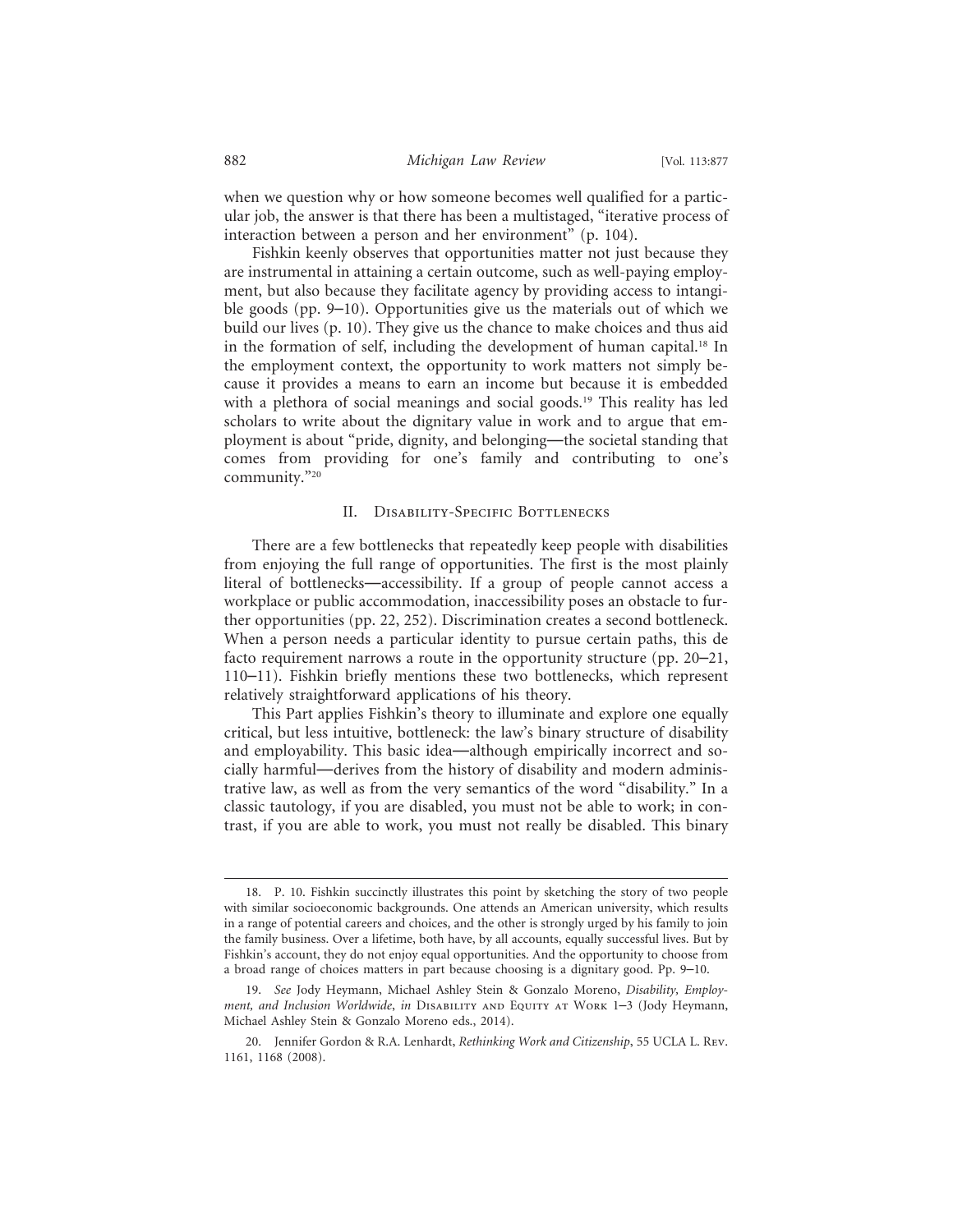system serves to encourage people either to work or receive benefits. Furthermore, once a person works or receives benefits, it is difficult and complicated to cross from one path over to the other. This Part will thus consider how the legal manifestations of the disability–employability bottleneck constrain certain opportunities.

Treating disability and employability as binary conditions has been a long-standing administrative mechanism justifying the distribution of money or other goods to those unable to work.<sup>21</sup> Indeed, the artificial either/ or construct reaches back to the Elizabethan Poor Laws,<sup>22</sup> which themselves grew out of fourteenth-century edicts intended to regulate vagrancy.<sup>23</sup> Such distributive schemes have long sought to sort the population into two groups: those who are able and expected to work and those who are not able to work and thus eligible for public assistance. Historically, people with disabilities have been viewed as falling squarely within the latter group.<sup>24</sup>

Contemporary administrative law incorporates this binary system and perpetuates it by forcing people into a dichotomous choice between working or receiving benefits. More often than not, the system shunts people with disabilities onto the benefits track. And transitioning from receiving benefits to working for a living, or vice versa, is fraught with peril under the current system. This is problematic from the viewpoint of opportunity pluralism because the resulting structure sharply limits the opportunity paths open to people with disabilities. This Part will now examine a few of the structural manifestations of this administrative bottleneck.

Welfare is one incarnation of this bottleneck. Welfare is a well-intentioned program that aspires to help people transition between benefits and work. And yet state-run, disability-oriented rehabilitation and vocational training programs fall short of this goal because they are insufficient for the task. This is partly due to their "work-first" emphasis, which often comes at the expense of greater emphasis on training or educational programs.25 The

<sup>21.</sup> Disability has long been an administrative category in the welfare state, a status that exempts a person from the labor market. *See* Deborah A. Stone, The Disabled State 4–10 (1984).

<sup>22.</sup> *See generally* Jacobus tenBroek & Floyd W. Matson, *The Disabled and the Law of Welfare*, 54 Calif. L. Rev. 809, 809–10, 821–22 (1966).

<sup>23.</sup> Stone, *supra* note 21, at 29; *see id.* at 29–40 (describing the evolution from fourteenth-century regulation of vagrants to the regulations of Poor Law administration). The English Poor Laws set up a system of economic distribution from the labor market to those unable to participate in that market. *Id.* at 51–55. Of the five categories of people considered paupers by Poor Law administrators, four—the sick, the insane, "defectives," and the "aged and infirm"—"are part of today's concept of disability." *Id.* at 40. Disability thus originated as a status that was defined by whether a person was able to work. *Id.* at 54–55.

<sup>24.</sup> Of course, disability has not always been a single administrative category of the welfare state; in early descriptions of welfare programs in Europe, people with disabilities were subsumed under categories like "aged and infirm," "lunatics and defectives," and "invalids and the lying-in." *Id.* at 26.

<sup>25.</sup> *See generally* Martha F. Davis, *Learning to Work: A Functional Approach to Welfare* and Higher Education, 58 BUFF. L. REV. 147 (2010) (arguing that welfare law is ineffective due to a lack of emphasis on education and training); Janice Y. Law, Comment, *Changing Welfare*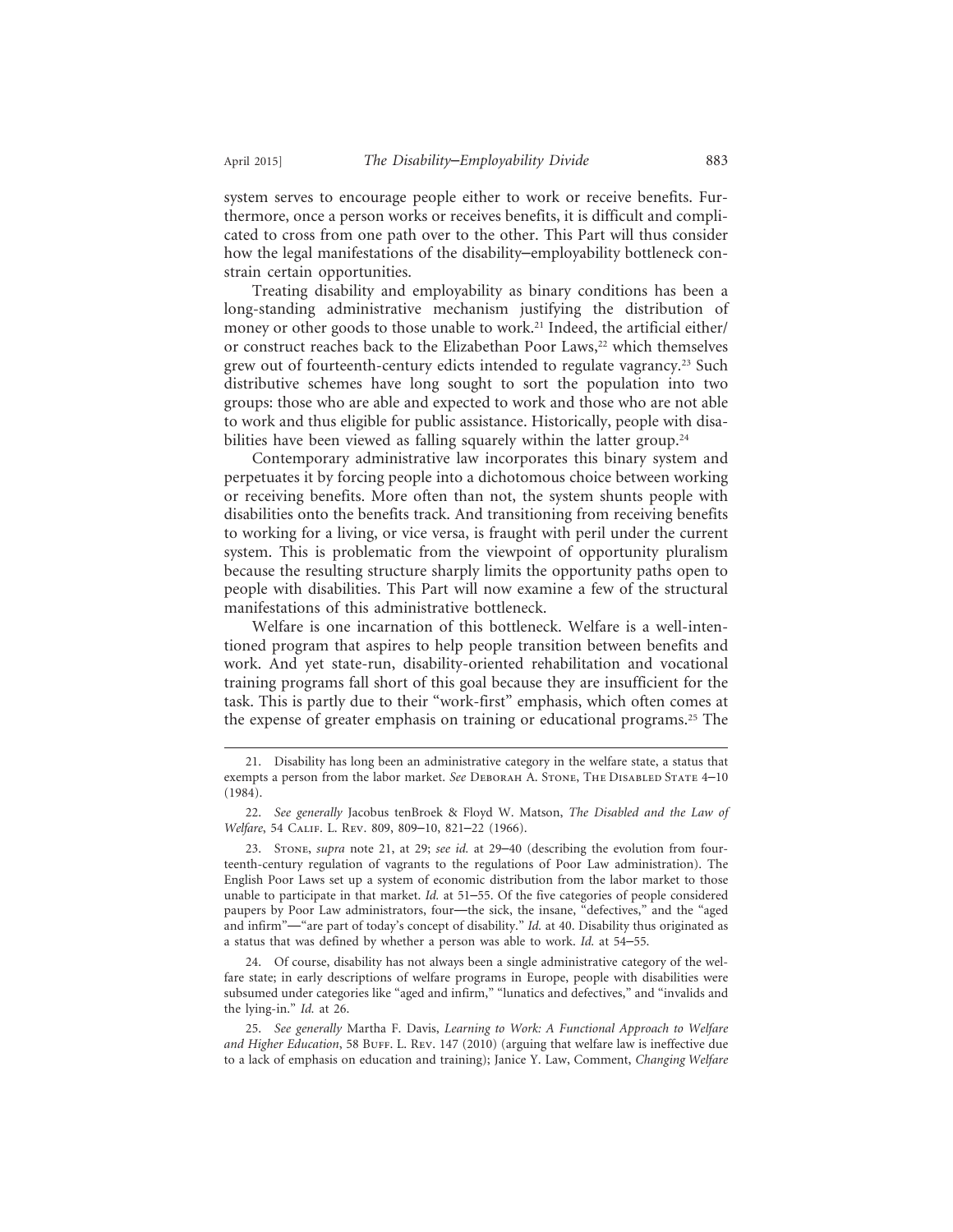result is that welfare recipients who start out lacking the education or training necessary to compete successfully in the labor market remain so and will naturally face limited prospects for career progression.<sup>26</sup> Concurrently, while states have progressively scaled back funding for welfare benefits,<sup>27</sup> in recent years the federal government has increased spending for disability cashtransfer programs.28 This dynamic is reflected in the current industry of professionals commissioned by states to help transfer people from state-supported welfare to federally funded disability benefits.29 Welfare-to-work has become welfare-to-disability.

Social Security Disability Insurance ("SSDI") and Supplemental Security Income ("SSI") also perpetuate the disability–employability bottleneck. Both federal administrative programs are administered by the Social Security Administration ("SSA") and provide income support for disabled individuals who are unable to work.<sup>30</sup> The criteria for the programs differ. SSDI is disability and work based—that is, a person must both have a disability and have worked enough to qualify.<sup>31</sup> In contrast, SSI is strictly need based and does not rely on a history of work.32 Both programs disincentivize work, but in different ways. Under SSDI, employees are induced to quit their jobs immediately after the onset of a work-limiting disability since it is impossible under the law for them to obtain assistance from SSDI without first leaving the labor force.<sup>33</sup> No benefits may be paid for at least five months, although

28. *See* Damian Paletta & Dionne Searcey, *Two Lawyers Strike Gold in U.S. Disability System*, Wall St. J., Dec. 22, 2011, at A1, *available at* http://online.wsj.com/news/articles/ SB10001424052970203518404577096632862007046. Part of this expansion is due to the fact that "in 2004 the [Social Security Administration] and Congress relaxed rules governing representation, making it easier for nonlawyer advocates to get paid." *Id.*

29. Chana Joffe-Walt, *Moving People From Welfare To Disability Rolls Is A Profitable, Full-Time Job*, NPR (Mar. 27, 2013, 3:00 PM), http://www.npr.org/2013/03/27/175502085/movingpeople-from-welfare-to-disability-rolls-is-a-profitable-full-time-job (chronicling the phenomenon in which state governments hire consulting groups to move people off of state-supported welfare and onto federally funded disability).

30. *Substantial Gainful Activity*, Soc. Sec. Admin., www.ssa.gov/oact/cola/sga.html (last visited Oct. 15, 2014) ("To be eligible for disability benefits, a person must be unable to engage in substantial gainful activity (SGA).").

31. *Disability Planner*, Soc. Sec. ADMIN., http://www.ssa.gov/dibplan/dqualify.htm (last visited Oct. 15, 2014).

32. *Understanding Supplemental Security Income SSI Eligibility Requirements*, Soc. Sec. ADMIN., http://www.ssa.gov/ssi/text-eligibility-ussi.htm (last visited Oct. 15, 2014).

33. Workers who participate in gainful employment during the application period are automatically denied benefits. David Autor, *The Unsustainable Rise of the Disability Rolls in the United States: Causes, Consequences, and Policy Options* 10 (Mass. Inst. of Tech. Dep't of Econ., Working Paper No. 12-01, 2011), *available at* http://ssrn.com/abstract=1987244.

*<sup>&</sup>quot;As We Know It" One More Time: Assuring Basic Skills and Postsecondary Education Access for TANF Recipients*, 48 Santa Clara L. Rev. 243 (2008) (same).

<sup>26.</sup> Law, *supra* note 25, at 243–44.

<sup>27.</sup> David A. Super, *Rethinking Fiscal Federalism*, 118 Harv. L. Rev. 2544, 2613–14 (2005) (observing that state funding has decreased since the 1990s due to recessions but has never been revamped during periods of prosperity).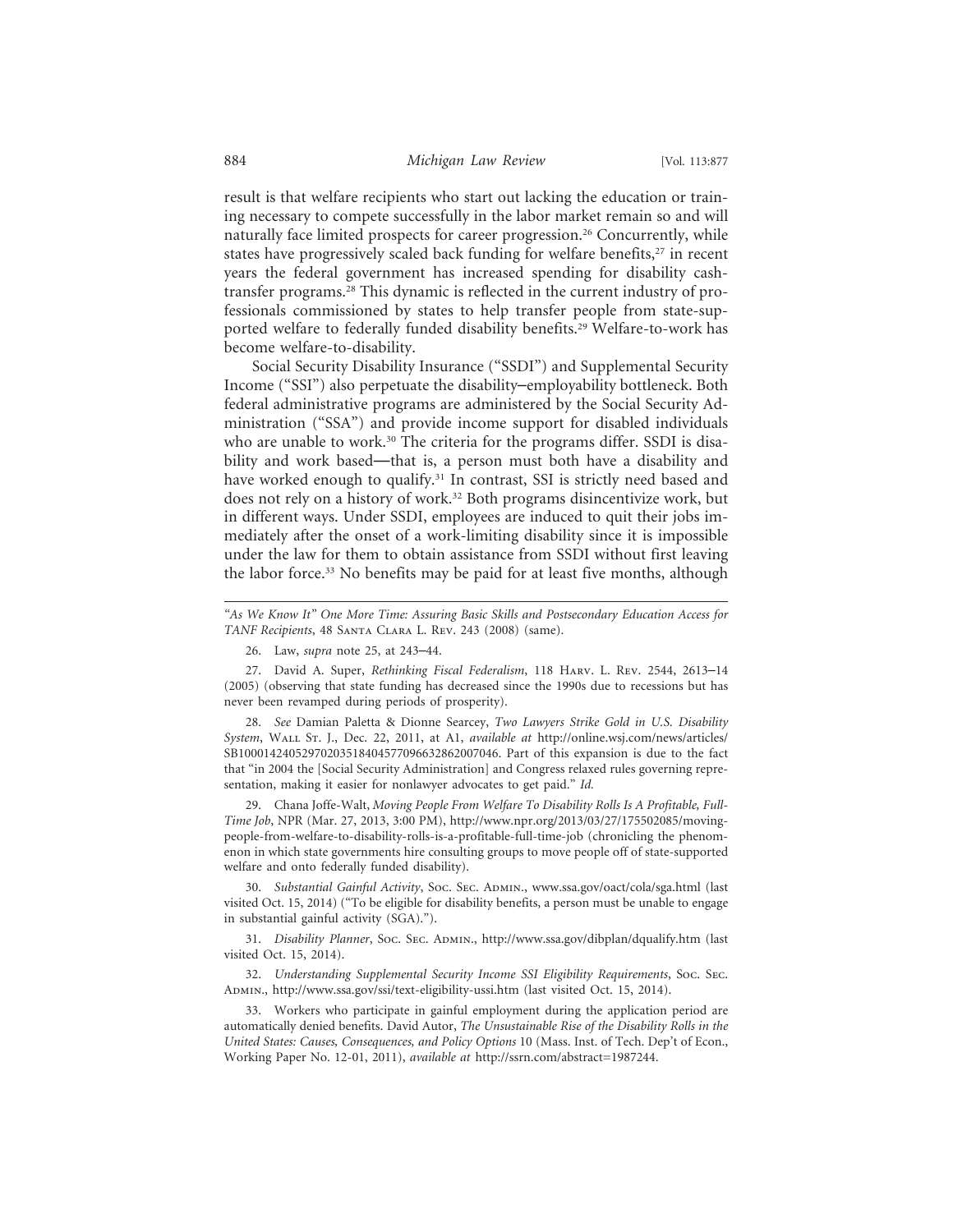a successful application process often takes several years.<sup>34</sup> Once workers with impairments have stopped working and begun receiving benefits, it often becomes difficult—due to gaps in their work history, the investment of time and often legal fees in obtaining SSDI benefits, or inertia—for them to reenter the workforce.<sup>35</sup> Indeed, one study shows that individuals who are out of work for six months due to a work-related injury or illness have only a 50% chance of returning to work, and that number drops to 25% and 2% at the one- and two-year marks, respectively.<sup>36</sup> On the other side of the employment equation, employers are motivated to terminate an employee who experiences a work-limiting disability.<sup>37</sup> There is simply little incentive in the United States for employers to accommodate the employee as she rehabilitates or explores alternatives to her prior arrangement.

SSI discourages individuals from working principally because any piecemeal earnings are quickly offset by reductions in benefits. For almost every dollar earned, the government recoups 50 cents.<sup>38</sup> Once earnings surpass about \$1,100 per month, the worker is no longer eligible for SSI benefits.<sup>39</sup> And an eligible worker will be disqualified from receiving any benefits if she earns just one dollar more. Even more critically, this would end her eligibility for Medicaid.40 The system therefore presents many people with a stark choice: remain poor and continue receiving a steady stream of income and access to health care<sup>41</sup> or earn a nominally greater amount of money and lose all governmental support and possibly endanger their lives.

The disability–employability bottleneck is substantiated by August 2014 statistics that reflect employment rates of 19.8% for people with disabilities and 68.8% for people without disabilities.<sup>42</sup> The current employment rate of

<sup>34.</sup> *Id.* at 4, 9–10.

<sup>35.</sup> *See id.* at 10 (noting empirical research that demonstrates that claimants who experience delays in the SSDI application process are less likely to return to work—even if they are not ultimately awarded benefits). The process itself appears to inspire would-be claimants not to work.

<sup>36.</sup> Howard A. Bose, *Returning Injured Employees to Work*, Prof. SAFETY, June 2008, at 63, 64, *available at* http://www.asse.org/professionalsafety/pastissues/053/06/BoseFeature\_0608 .pdf.

<sup>37.</sup> Michael Ashley Stein, Anita Silvers, Bradley A. Areheart & Leslie Pickering Francis, *Accommodating Every Body*, 81 U. Chi. L. Rev. 689, 705 (2014).

<sup>38.</sup> Soc. Sec. Admin., Working While Disabled—How We Can Help 12–13 (2014), *available at* http://www.ssa.gov/pubs/EN-05-10095.pdf.

<sup>39.</sup> *Id.* at 8.

<sup>40.</sup> Mark C. Weber, *Disability and the Law of Welfare: A Post-Integrationist Examination*, 2000 U. ILL. L. REV. 889, 949.

<sup>41.</sup> Statistics from 2011 show that the average monthly payments to SSI and SSDI recipients were \$501 per month and \$1,068 per month, respectively. S. Сомм. он Неагтн, Educ., Labor & Pensions, 113th Cong., Unfinished Business: Making Employment of People with Disabilities a National Priority 10 (2012) [hereinafter Unfinished Business]. "Both [amounts] are below the poverty level for a family of two." *Id.*

<sup>42.</sup> *Labor Force Statistics*, Bureau Lab. Stat., http://www.bls.gov/webapps/legacy/cpsatab6.htm (last visited Oct. 15, 2014).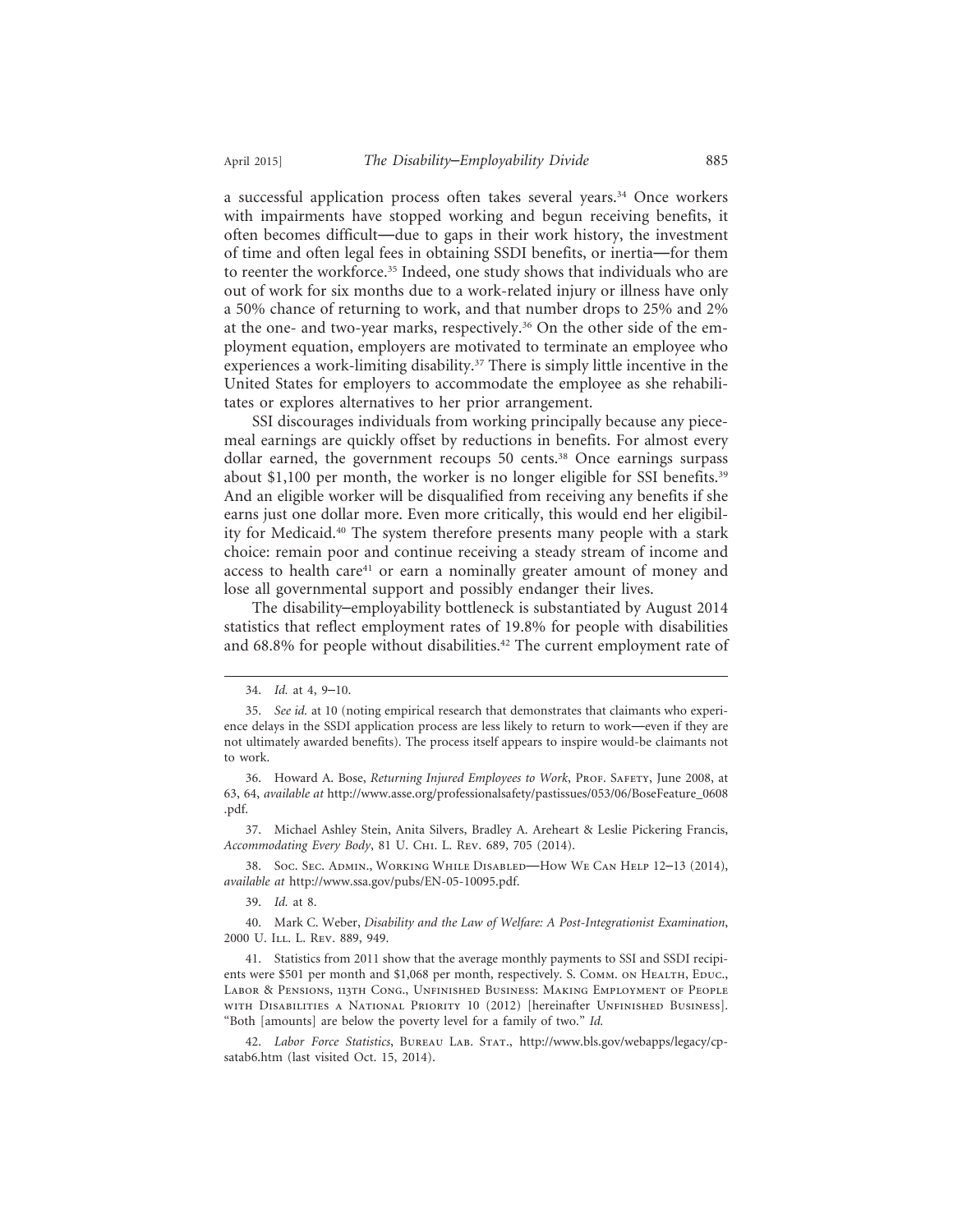people with disabilities is historically low,<sup>43</sup> and it can be partly attributed to SSA's failure to design programs that incentivize work.44 Quite simply, it is often less stressful and more economically feasible for a disabled person to procure benefits from the federal government than to work.45

Moreover, just as with the welfare-to-disability phenomenon described above, there is institutional support in moving people from work to disability benefits. Indeed, an entire industry of lawyer and nonlawyer advocates now exists to help people with disabilities stop working and start receiving benefits.46 The number of firms devoted to this kind of work has expanded in recent years, and such firms only get paid if they secure benefits.47 Additionally, at the hearings where these decisions get made, there are no opposing lawyers to potentially resist the applicants' claims.<sup>48</sup> As a result, there are strong economic incentives to help people receive disability benefits, which, according to a recent U.S. Senate investigation, has led to many fraudulent claims.49 As summed up by *60 Minutes*, "There's not much to lose, really. It doesn't cost you anything unless you win the appeal and the lawyers collect from the federal government."50 This puts a tremendous amount of pressure on inundated administrative law judges to "sniff out misleading applications."51

- 46. Paletta & Searcey, *supra* note 28.
- 47. *Id.*
- 48. *Id.*

50. *60 Minutes: Disability, USA* (CBS television broadcast Oct. 10, 2013), *available at* http://www.cbsnews.com/news/disability-usa/.

<sup>43.</sup> *See* Autor, *supra* note 33, at 8. This is hard to measure exactly as different federal agencies have, over time, used different definitions of "disability." UNFINISHED BUSINESS, *supra* note 41, at 6, 30; Stein et al., *supra* note 37, at 733. That said, the 1980 Census showed a 32% employment rate for working-age people with disabilities, as did 2012 statistics. UNFINished Business, *supra* note 41, at 6–7.

<sup>44.</sup> *See* Autor, *supra* note 33, at 8 ("The simultaneous occurrence of these two trends declining employment among working-age people with disabilities and rising SSDI receipt underscores that the two key policy challenges of the SSDI program are two sides of the same coin.").

<sup>45.</sup> *See id.* at 10 ("It is difficult to overstate the role that the SSDI program currently plays in discouraging the ongoing employment of non-elderly adults.").

<sup>49.</sup> *See generally* S. Comm. on Homeland Sec. & Governmental Affairs, 114th Cong., How Some Legal, Medical, and Judicial Professionals Abused Social Security Disability Programs for the Country's Most Vulnerable: A Case Study of the Conn Law Firm (2013), *available at* http://www.coburn.senate.gov/public/index.cfm?a=Files.Serve& File\_id=0d1ad28a-fd8a-4aca-93bd-c7bf9543af36.

<sup>51.</sup> *Id.* ("Marilyn Zahm and Randy Frye are two of the country's 1,500 disability judges. . . . They are each expected to read, hear, and decide up to 700 appeals a year to clear a backlog of nearly a million cases. They say disability lawyers have flooded the system with cases that shouldn't be there."); Joe Palazzolo, *Binder Brothers Thrive in Strained U.S. Disability System*, Wall St. J. (Dec. 22, 2011), http://blogs.wsj.com/law/2011/12/22/binder-brothersthrive-in-strained-u-s-disability-system/.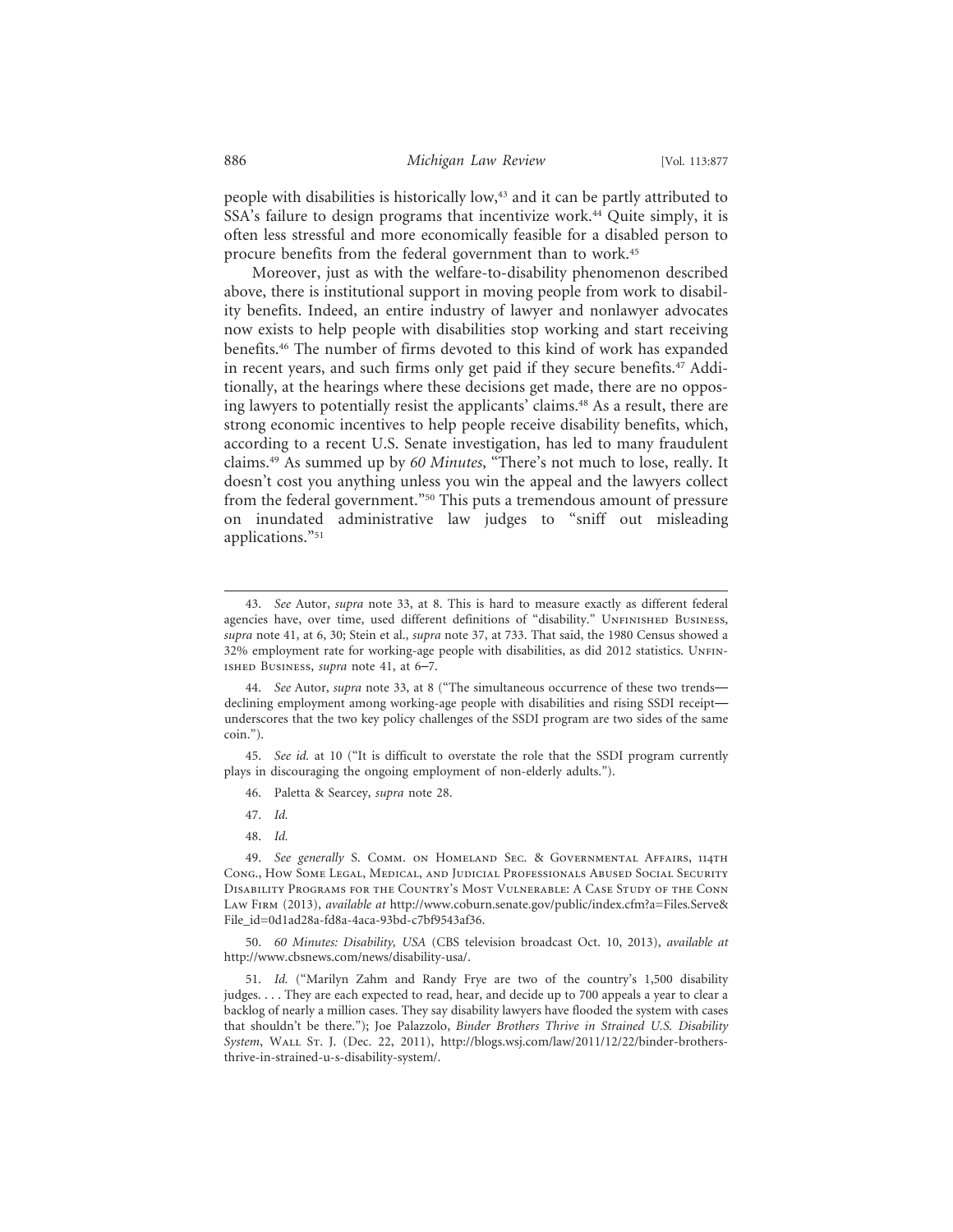The structure of SSDI and SSI prevents the Americans with Disabilities Act ("ADA") from having its full effect since the statute depends upon people with disabilities seeking and maintaining employment.52 While the ADA has removed some barriers to work, not working has become more economically attractive due to administrative programs like SSDI and SSI.53 The result is a deeply unsatisfying tension between the ADA and SSA's programs, a tension that stems from these programs' different implicit views about the relationship between disability and employability.54 Long-term success in increasing the employment of people with disabilities will almost certainly require making the financial return on employment better than the return from SSA's cash-benefit scheme.55

The disability–employability bottleneck is similar to a gender-related bottleneck that Fishkin identifies. He notes that many workplaces force people (especially women) to choose between two critical forms of flourishing: playing major roles in their families or having meaningful work lives (pp. 224–28). People get steered onto one of two tracks: "ideal worker" jobs or significant family caregiving.<sup>56</sup> And the tracks do not cross much: ideal worker jobs usually do not allow for much family caregiving, while significant family caregiving is most compatible with "marginal or part-time work" (pp. 225–27). Fishkin argues that, even if people are not completely barred from either role, the inability to do both—since they are such culturally valued forms of flourishing—constitutes a serious bottleneck.<sup>57</sup>

We can construct a similar argument with respect to disability-specific opportunities and benefit regimes. First, work is an important form of flourishing, and for reasons independent of remuneration.<sup>58</sup> Second, money is an

<sup>52.</sup> Richard V. Burkhauser & Mary C. Daly, The Declining Work and Welfare of People with Disabilities 102 (2011) ("While the ADA changed the law regarding the treatment of people with disabilities, the safety net aimed at protecting their economic status—SSDI and SSI—remained the same, leaving it out of sync with the goals and expectations embodied in the ADA.").

<sup>53.</sup> *Id.* at 3. It is worth noting that recipients are not getting rich from disability benefits and that, for many, such aid is precisely what is needed for them to have shelter and their basic needs fulfilled.

<sup>54.</sup> Stein et al., *supra* note 37, at 691–92 ("The definition of disability in the ADA . . . is in tension with the Social Security Administration's competing definition of disability as a complete inability to work, a binary view of disability and employability that reaches back to the Elizabethan Poor Laws.").

<sup>55.</sup> *See* Burkhauser & Daly, *supra* note 52, at 106 (making this observation).

<sup>56.</sup> P. 225. Fishkin credits Joan Williams with establishing the "ideal worker" norm: a worker who has no large nonwork time commitments and has access to domestic labor provided by someone else. P. 225 (citing JOAN WILLIAMS, UNBENDING GENDER: WHY FAMILY AND WORK CONFLICT AND WHAT TO DO ABOUT IT (2001)).

<sup>57.</sup> Pp. 4–5, 224. This example slots well into Fishkin's general exposition of opportunities. There are many ways of flourishing, and people build lives out of combinations of them. *See generally* pp. 1–23. When the opportunity structure forces some people to make a choice between pursuing one of two important forms of flourishing—but not both—it creates a potentially severe bottleneck in the sense that it occludes significant combinations of flourishing. Pp. 4–5.

<sup>58.</sup> P. 220; *see supra* notes 18–20 and accompanying text.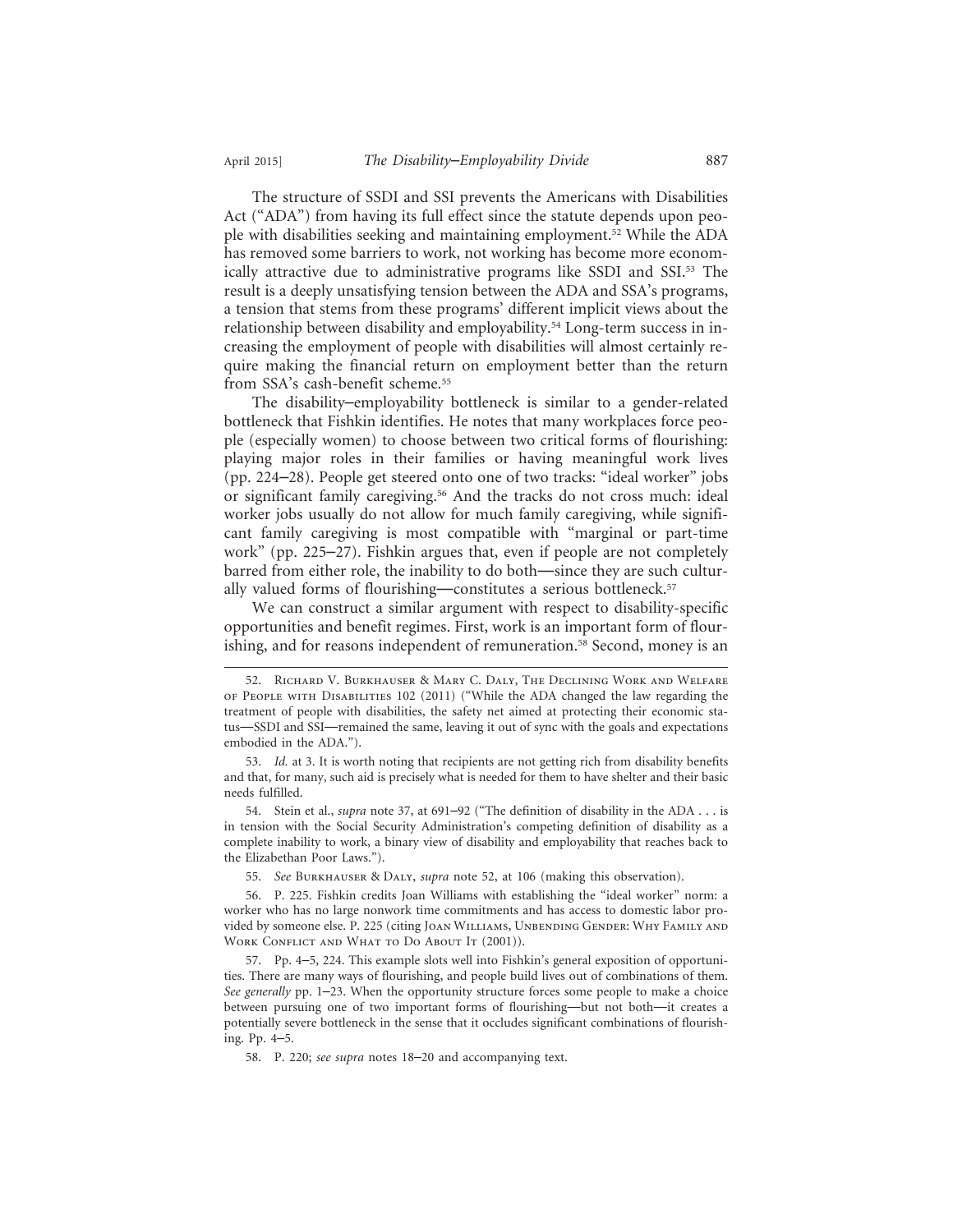important instrumental good that supports human flourishing, and in fact a steady flow of income is particularly important for certain forms of flourishing, such as home ownership, raising children, or purchasing groceries (pp. 158–59). An ideal system would support people with disabilities by enabling them to obtain both meaningful work and a steady income. But disability laws instead force people to make a choice: They can "work," a route that is fraught with some difficulty, at least from the standpoint of the ADA's statistical weakness in supporting employment.<sup>59</sup> Or they can switch to a "disabled" legal status, thereby ensuring a steady paycheck. The choice is especially complicated because of the ways in which the law incentivizes both employers and disabled employees to forgo work and pursue administrative benefits. This bottleneck is intuitively problematic from the perspective of anyone who sees benefits in work for people with disabilities.

This bottleneck is also problematic from the viewpoint of human agency. In Fishkin's opportunity pluralism, agency matters; it is important that people have different paths open to them—not just on a one-time basis but throughout their lives (pp. 74–82). Yet the numbers highlighted above show that virtually no one who is out of work for two years returns to the workforce.<sup>60</sup> Such statistics starkly illustrate that, after a certain amount of time, America's benefits scheme has the effect of putting up a "closed" sign along the path of work, even as new technologies or new work structures might enable disability-benefit recipients to return to work. (Here it is worth recalling that a successful SSDI application can sometimes take several years.61) These legal regimes lock in an unemployed status in ways that are fundamentally at odds with opportunity pluralism in part because they inhibit people's agency.

The incentives to pursue disability administrative benefits also have the potential to create separate developmental bottlenecks. In other words, employment presents an opportunity to develop important abilities and skills that are critical for subsequent opportunities; each potential employment outcome may become an additional opportunity (p. 70). We might also view these administrative policies as creating future qualification bottlenecks in that failure to pursue employment now is likely to result in a person's lacking the necessary credentials to pursue a better position in the future.

Finally, we come to the normative question of whether the disability–employability bottleneck should be addressed. As noted before, not all

- 60. *See supra* text accompanying note 36.
- 61. *See supra* text accompanying note 34.

<sup>59.</sup> *See, e.g.*, Samuel R. Bagenstos, *Has the Americans with Disabilities Act Reduced Employment for People with Disabilities?*, 25 Berkeley J. Emp. & Lab. L. 527, 531 (2004) (book review) ("People with disabilities are employed at vastly lower rates than are the nondisabled, and a number of studies have shown that employment for people with disabilities declined throughout the 1990s." (footnote omitted)); Thomas DeLeire, *The Unintended Consequences of the Americans with Disabilities Act*, 23 Regulation, no. 1, 2000, at 21, 22–23 (documenting how the ADA's accommodation mandate has increased the cost of employing disabled workers and thus has made such workers unattractive to businesses).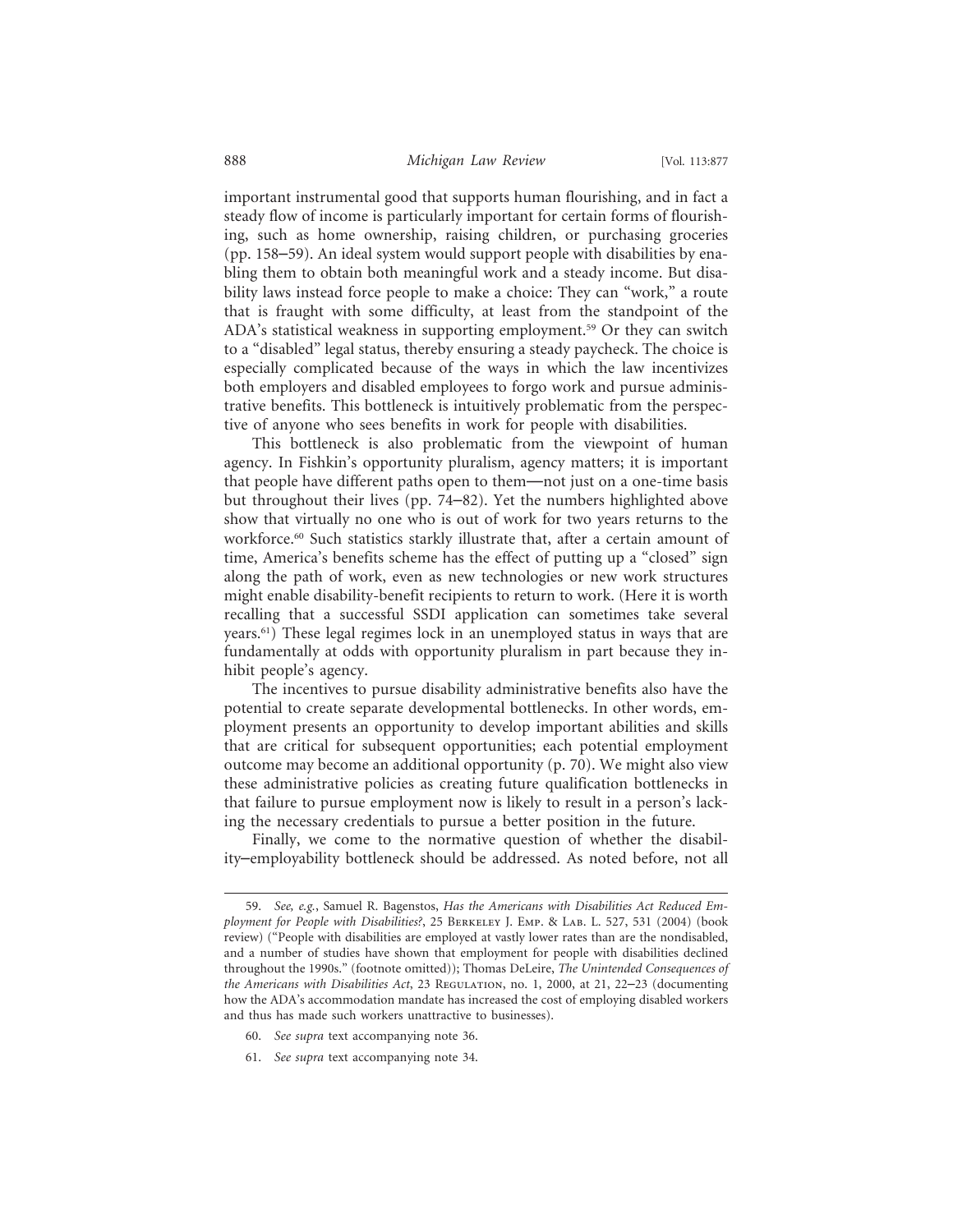bottlenecks require action; sometimes they are perfectly warranted. The primary questions require investigating whether the bottleneck is legitimate or arbitrary and whether it is severe. If the bottleneck is both pervasive and strict—even if it is legitimate—we should look for ways to ameliorate the congestion it is causing within the opportunity structure (p. 168).

Here, the question of legitimacy is complicated. Some percentage of people with disabilities is in fact unable to work, even when provided reasonable accommodations. And it may be that, given the potential costs, some employers do not want to hire people with disabilities.<sup>62</sup> But there is no necessary tension between disability and employability. And any microinefficiencies felt by discrete employers may be offset in part by the macroefficiencies that come from leveraging more talent within the potential workforce (pp. 181–82).

The severity of the bottleneck is less equivocal. The effects of disability–employability funneling are pervasive because policies like welfare and SSDI are well-known alternatives to work. The impact is also severe in that people with disabilities are currently employed at some of the lowest levels in recent history, and this trend has coincided with rising SSDI levels.<sup>63</sup> Given both the appeal of opportunity pluralism and the value of work, we ought carefully to consider how to make work more attractive and sustainable for people with disabilities.

There is one related and additional bottleneck, and this bottleneck ties into the way that discrimination limits opportunities and affects the types of jobs available to people with disabilities. Even when people with disabilities find work, it is usually low-status or low-compensation work.<sup>64</sup> The bottleneck, in this context, might be described in the following way: There is an implicit bias that you must be able-bodied to work in all but the lowerstatus jobs.65 Being perceived as disabled thus bars a person from most jobs, especially those that are likely to be seen as most fulfilling.

Furthermore, law and policy do little to remedy this state of affairs. In particular, state-level vocational training programs (which are often directed toward people with disabilities) usually focus on low-level training.<sup>66</sup> This feature effectively ensures that people with disabilities, if they enter the

<sup>62.</sup> For example, some employers may self-insure for their health-insurance benefits, and someone with a present significant disability may have ongoing costs to manage the ancillary medical effects of the disability. Similarly, some accommodations undoubtedly have monetary costs. *But see* Stein et al., *supra* note 37, at 753 (arguing that most accommodations are inexpensive or even costless).

<sup>63.</sup> *See supra* note 44.

<sup>64.</sup> *See* Heymann et al., *supra* note 19, at 5 (observing that workers with disabilities are much more likely to be in part-time positions and earn lower wages than their comparable colleagues without disabilities).

<sup>65.</sup> *See generally* Implicit Racial Bias Across the Law (Justin D. Levinson & Robert J. Smith eds., 2012).

<sup>66.</sup> *See supra* text accompanying notes 25–26 (describing how state benefit programs provide insufficient education and training).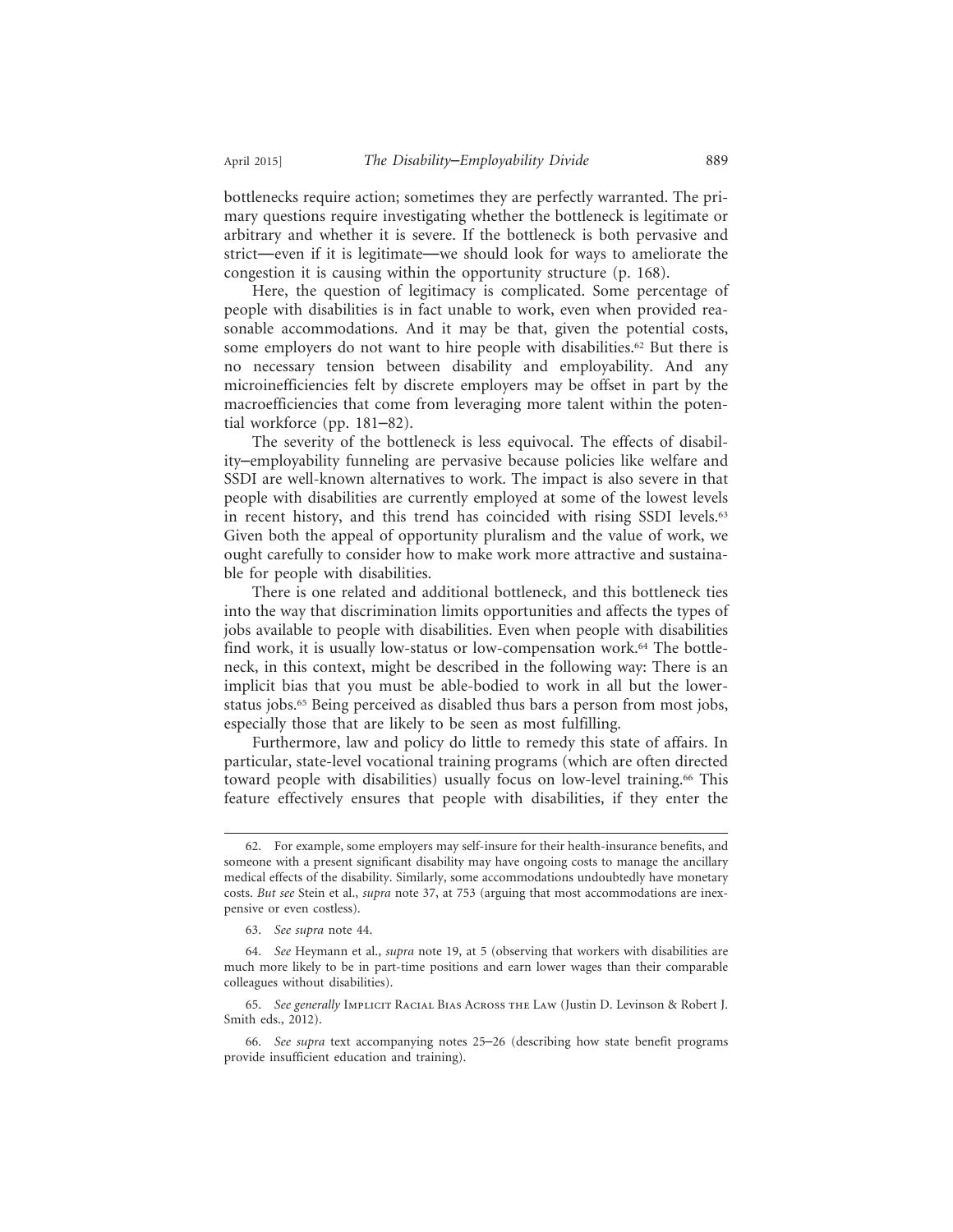workforce, will have low status and earn low pay.67 Additionally, the combination of welfare, SSI, and SSDI stymies ambition by motivating people with disabilities either not to work or to work just enough to retain their governmental benefits.68 Many disabled workers with minimal skills or low motivation to invest in their own human capital have thus found themselves pushed to the benefits rolls.

The principal thrust of disability policy remains providing money to those who are deemed "unable to perform any substantial gainful activity."69 It was in this context that, seventeen years ago, one labor-market scholar questioned whether people with disabilities are truly expected to work.<sup>70</sup> He cautioned that, until policymakers are willing to risk the politics of social engineering to reformulate a transfer-based disability policy into one that expects disabled people to work, "a new and growing population of young people with disabilities can look forward to a life of dependency."71

The ultimate effect of these two bottlenecks is that people with disabilities usually do not work.72 When they do, they cluster at the bottom levels of companies, earning low wages with little or no prospect for upward mobility.73 If they later experience discrimination and seek recourse under the ADA, their complaint may be addressed without any attention to possible structural changes. After all, cases brought by lower-level employees are easier to settle and the employees themselves easier to replace.

#### III. Addressing the Disability–Employability Divide

This Part will now consider how best to address through policy reform the bottlenecks described above. Leaving aside the historical rationales for a binary view of disability and employability, such a framework obscures a complete and accurate contemporary account of disability's relationship to working. Many people deemed "disabled" are in fact unable to work, but many others who are similarly catalogued are able to work. Most people are not simply one or the other—disabled or employable; indeed, the raison

<sup>67.</sup> *See supra* text accompanying notes 25–26.

<sup>68.</sup> *See supra* notes 33–41 and accompanying text.

<sup>69.</sup> Richard V. Burkhauser, *Post-ADA: Are People with Disabilities Expected to Work?*, 549 Annals Am. Acad. Pol. & Soc. Sci. 71, 72 (1997); *see also Substantial Gainful Activity*, *supra* note 30.

<sup>70.</sup> *See generally* Burkhauser, *supra* note 69.

<sup>71.</sup> *Id.* at 72.

<sup>72.</sup> *See supra* notes 42–45 and accompanying text (discussing the current employment rate of people with disabilities, which is just above 19%). The bottlenecks identified in this Review are not the only causes of this effect, but it is hard to overestimate the role that SSDI plays in discouraging the employment of people with disabilities. Autor, *supra* note 33, at 10.

<sup>73.</sup> *See* Lauren Lindstrom & Laurie Gutmann Kahn, *Career Advancement for Young Adults with Disabilities*, *in* Disability and Equity at Work, *supra* note 19, at 213, 216–18 (observing that career advancement for people with disabilities is burdened both by patterns of discrimination and by lack of access to "specific skill training" or necessary education); *supra* note 64 and accompanying text.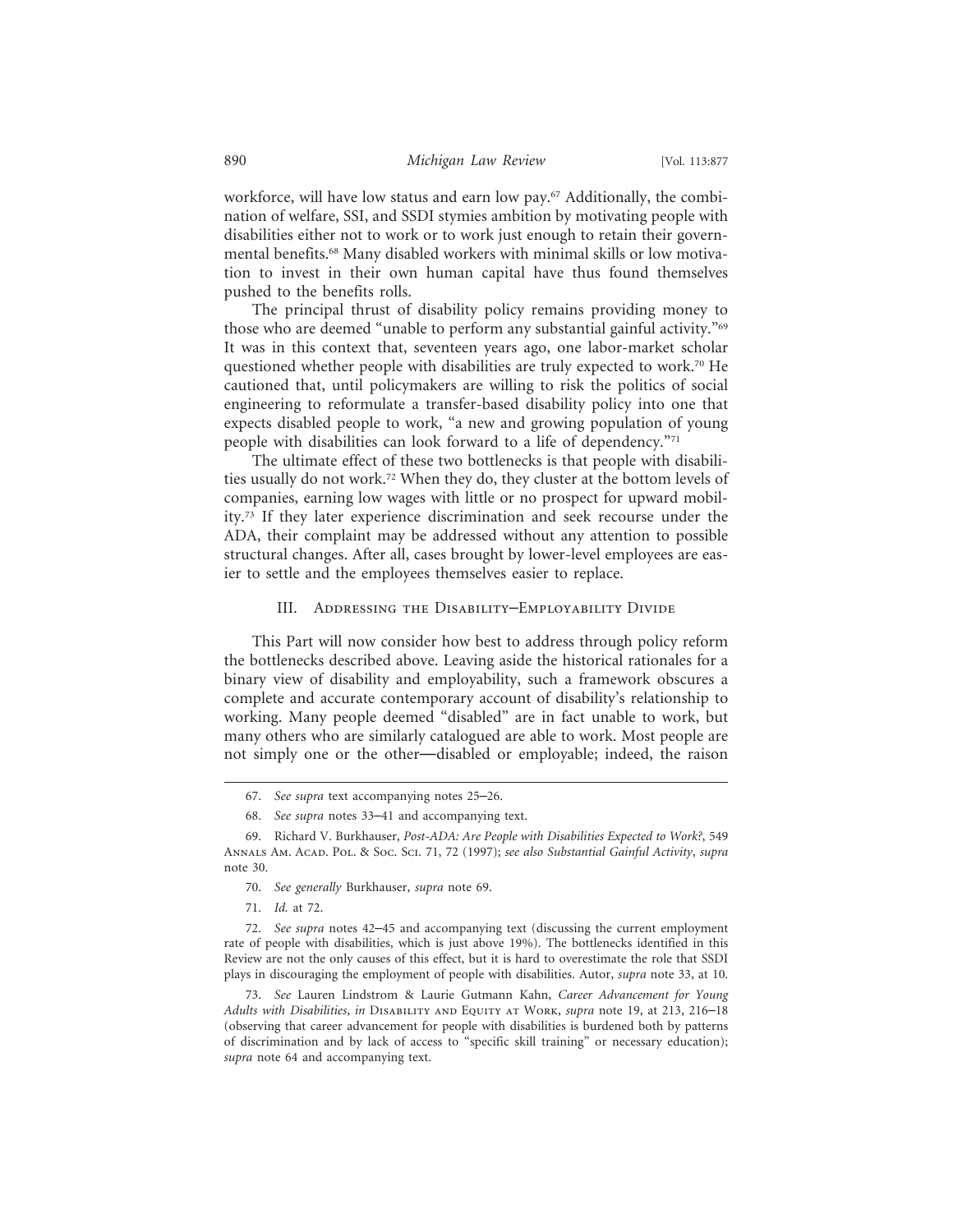d'être for Title I of the ADA is that the vast majority of people with disabilities are *both* disabled and able (with or without reasonable accommodation) to work.74 The definition of "disability" used by SSA in administering SSI and SSDI benefits was written in 1956, "a time when our country's expectations about people with disabilities and the general level of accessibility were very different than they are today."75 Today's economy contrasts starkly with economies from centuries ago, when having a disability and working were less compatible. Most jobs today are not predicated on physically strenuous activities, and, for those that are, accommodations are often available to help people with physical disabilities remain active in the labor force.76 Similarly, there are accommodations today that did not exist in earlier generations such as telecommuting—which may allow people who have mental disabilities to keep working.77 Yet tensions between disability and employability persist, and in fact they may help explain the one-sided results of the Supreme Court's ADA jurisprudence.78 Ameliorating bottlenecks will thus require making it more attractive to work—rather than not work—and perhaps combining work with limited receipt of benefits. It is also critical to enable people with disabilities to advance beyond entry-level positions.

One structural answer to these disability bottlenecks is creating inventive "work-first" approaches to disability benefits. Several economists and public leaders have recently observed that U.S. disability policy would benefit from financial and institutional incentives that reward work.79 One example, focused on employees, would involve designing a disabled-worker tax credit modeled on the Earned Income Tax Credit.<sup>80</sup> This kind of credit could

- 75. Unfinished Business, *supra* note 41, at 3.
- 76. Autor, *supra* note 33, at 4–5.

77. Attitudes may also explain a lot on this score. As social attitudes about individuals with mental disabilities have gradually changed and as conditions in the Diagnostic and Statistical Manual of Mental Disorders have proliferated, there is less of a proclivity to institutionalize or demonize every mental condition.

78. Stein et al., *supra* note 37, at 716 ("[T]he inability of the Court to resolve the tension between work capability and disability status remains a critical problem."); *id.* ("No ADA employment-discrimination suit brought before the Supreme Court (prior to the ADAAA) achieved victory, and every case involved persons with impairments who were both work capable and seeking to retain their employment.").

79. Unfinished Business, *supra* note 41, at 23–30; Burkhauser & Daly, *supra* note 52, at 1–5, 105–06. *See generally* Burkhauser, *supra* note 69.

<sup>74.</sup> *See* 42 U.S.C. § 12101(a)(1) (2012) (observing that "physical or mental disabilities in no way diminish a person's right to fully participate in all aspects of society," including through work); *id.* § 12112(b)(5) (requiring employers to reasonably accommodate people with disabilities).

<sup>80.</sup> *See* Richard V. Burkhauser & David C. Wittenburg, *How Current Disability Transfer* Policies Discourage Work: Analysis from the 1990 SIPP, 7 J. VOCATIONAL REHABILITATION 9, 21–22 (1996) (proposing a disabled-worker tax credit); Weber, *supra* note 40, at 947 (advocating the same). Professor Burkhauser and Mary C. Daly cite the 1996 federal welfare reform, in which single mothers were given an earned income tax credit, as support for this approach. Burkhauser & Daly, *supra* note 52, at 4–5, 21–34.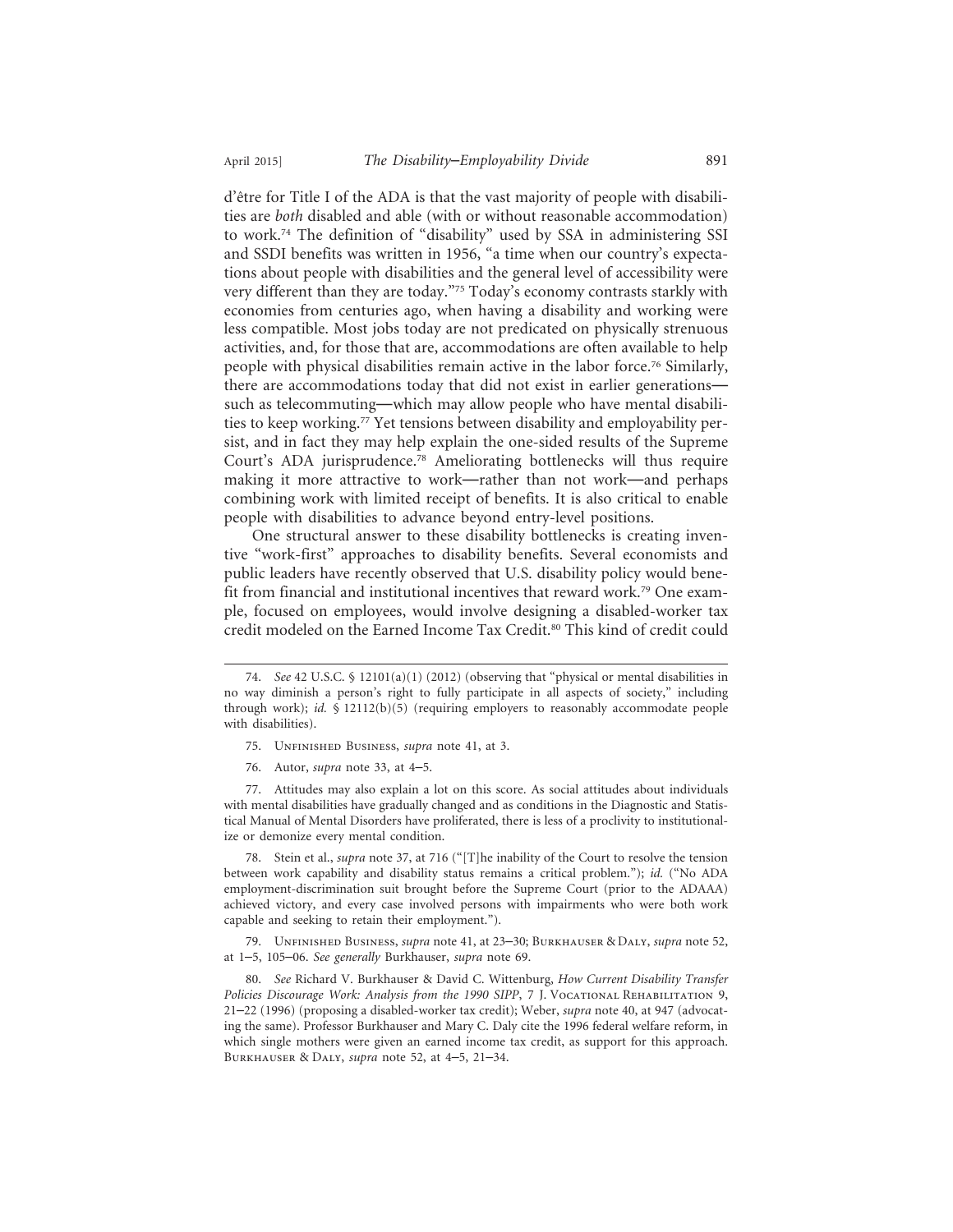help overcome SSI's tendency to discourage work by providing a tax credit for people with disabilities who work.<sup>81</sup>

Another work-first reform, this one focused on employers, would be to require companies fully to fund several years of disability benefits for their workers who take disability and to pay a disability tax based on the number of workers who transition from their employment onto long-term disability insurance.82 Notably, SSDI is financed through a flat-rate payroll tax rather than experience rated (the way that state unemployment and workers' compensation programs are financed); this means that employers face no increased costs if workers transition to SSDI benefits.<sup>83</sup> If an employee with a work-limiting impairment exits the workforce, the federal government pays for all of the SSDI benefits, simultaneously freeing the employer from paying any costs associated with rehabilitation and accommodation.<sup>84</sup> Accordingly, employers are in no way incentivized to direct money toward rehabilitation or accommodation, and they may even actively shepherd disabled employees onto the SSDI rolls.85 If U.S. employers were forced to bear the costs associated with their employees leaving work to pursue disability benefits through experience rating or funding several years of benefits—these employers would naturally become more motivated to make investments in accommodation and rehabilitation that could help their employees keep working.86

But making work more attractive than benefits may require even greater changes to SSA's programs, which are largely predicated on a disability–employability divide. Under the current model, applicants must go through a long process of showing that they cannot work before they are allowed to use SSA's work-focused support mechanisms.87 But by then it is too late. Intervening earlier with employment-support services, even as applications are pending, would help reintegrate workers into the labor force.88 It would also help stem the inertia of disabled individuals who are not currently working—inertia that quickly results in their permanent exit from the workforce.89

- 87. *Id.* at 105.
- 88. *See id.* at 105–07.
- 89. *See supra* text accompanying note 36.

<sup>81.</sup> Weber, *supra* note 40, at 947–48.

<sup>82.</sup> A similar policy exists in the Netherlands and has been successful in motivating employers to accommodate disabled workers. *See* Burkhauser & Daly, *supra* note 52, at 68–84 (discussing lessons for the United States from Dutch disability policy reforms).

<sup>83.</sup> *Id.* at 60, 62.

<sup>84.</sup> *Id.* at 61, 109.

<sup>85.</sup> *Id.* at 61.

<sup>86.</sup> *Id.* at 109 ("[U]sing experience rating to determine a firm's per-worker tax rate for SSDI would more directly link the costs to the firm of one of its workers moving onto the SSDI program, and thereby require an employer to balance the full economic costs and benefits of providing accommodation and rehabilitation versus assisting a worker onto the SSDI program following a health shock.").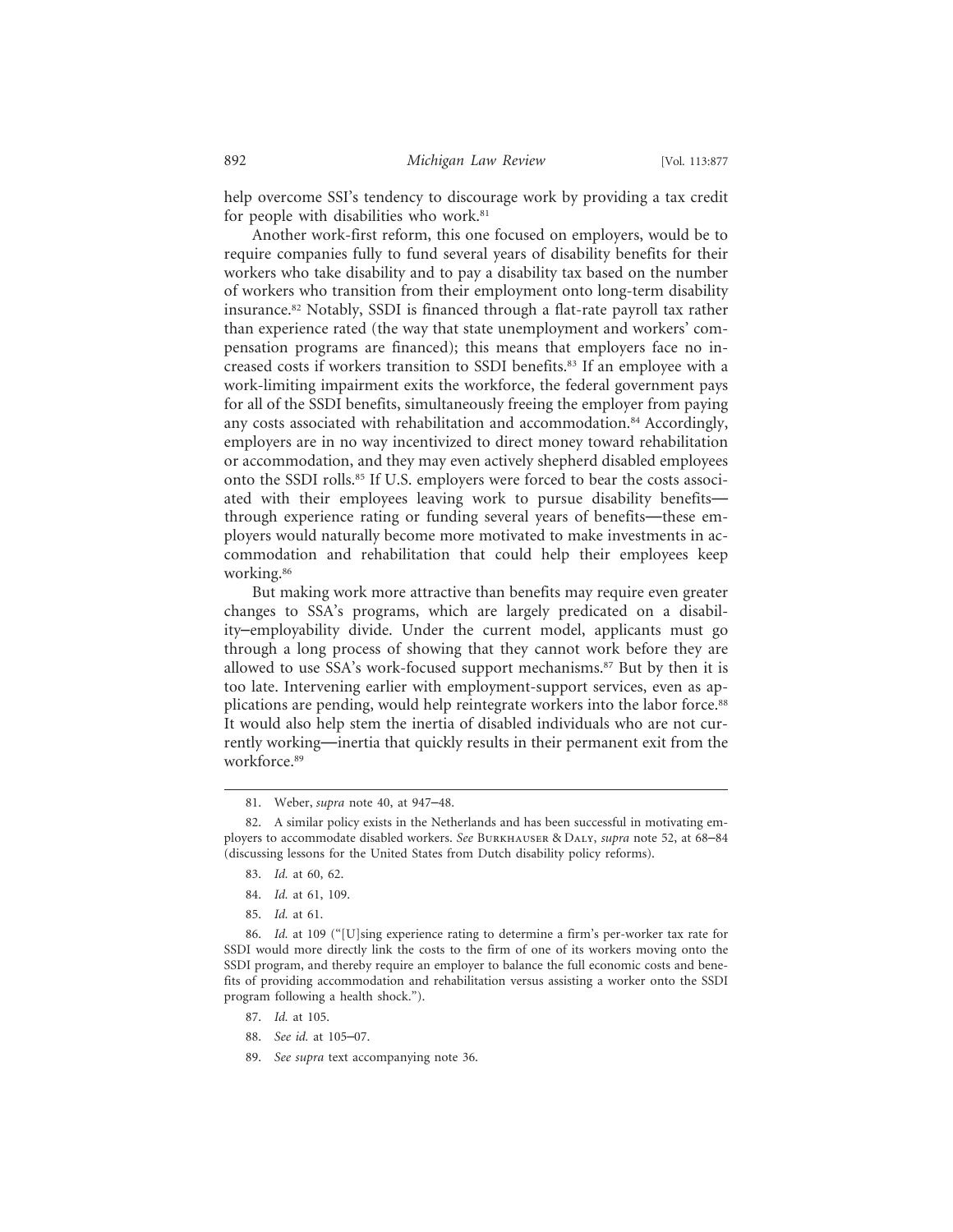A second structural answer would be to require, in certain contexts and by federal mandate, a specific level of employment of people with disabilities. The federal government for decades has had its own internal mandate for hiring people with disabilities.<sup>90</sup> Similarly, section 503 of the Rehabilitation Act of 1973 prohibits federal contractors and subcontractors from discriminating against people with disabilities and requires such employers to take affirmative action to recruit, hire, promote, and retain people with disabilities.<sup>91</sup> While section 503 has not been vigorously enforced,<sup>92</sup> there has been recent progress. In March 2014, new Department of Labor regulations went into effect that strengthened the affirmative action provisions of the regulations implementing section 503.93 The new regulations are more proactive and set an explicit 7% goal for hiring individuals with disabilities.94 While there may be limits to the efficacy of a quota system for the private sector (such as exists in Germany and Japan), this type of government-based affirmative action may be useful to increase the employment of people with disabilities.<sup>95</sup>

A third structural answer would be ameliorating disability bottlenecks to expand the availability of accommodations in the workplace. The ADA provides a right to workplace accommodations for people with disabilities as long as the accommodations are reasonable and do not pose an undue hardship to the employer.<sup>96</sup> But there have been long-standing challenges to securing such accommodations,<sup>97</sup> and those challenges may become even more pronounced in the wake of the 2008 amendments to the ADA.<sup>98</sup> The

91. *See* Rehabilitation Act of 1973, Pub. L. No. 93-112, § 503, 87 Stat. 355, 393 (codified as amended at 29 U.S.C. § 793 (2012)).

92. UNFINISHED BUSINESS, *supra* note 41, at 14 ("To the extent that disability has come up in OFCCP audits historically, it has never received the same level of data-driven scrutiny and attention that [sex and race] have received.").

93. *New Regulations: Section 503 of the Rehabilitation Act*, OFFICE OF FED. CONTRACT Compliance Programs, www.dol.gov/ofccp/regs/compliance/section503.htm (last visited Oct. 15, 2014) (summarizing the new regulations implementing section 503).

94. *Id.*

95. *See* Michael Ashley Stein & Penelope J.S. Stein, *Beyond Disability Civil Rights*, 58 Hastings L.J. 1203, 1231–33 (2007) (noting problems and benefits of quota regimes for people with disabilities).

96. 42 U.S.C. § 12112(a) (2012) (prohibiting disability employment discrimination against a qualified individual); *id.*  $\oint$  12112(b)(5)(A) (defining discrimination to include an employer's failure to make reasonable accommodations unless it can prove undue hardship).

97. Stein et al., *supra* note 37, at 713–15.

98. *See* Stephen F. Befort, *An Empirical Analysis of Case Outcomes Under the ADA Amendments Act*, 70 Wash. & Lee L. Rev. 2027, 2068 (2013) ("[P]laintiff-friendly outcomes engineered by the ADAAA with respect to disability status are being partially offset by more employer-friendly outcomes with respect to qualified status."); Stein et al., *supra* note 37, at 715 ("Keeping the bar relatively high for securing an accommodation was part of the political compromise necessary to achieve the [amendment's] passage.").

<sup>90.</sup> *See, e.g.*, *Disability Employment,* Off. Personnel Mgmt., http://www.opm.gov/policy-data-oversight/disability-employment (last visited Oct. 28, 2014); *Increasing Disability Employment in the Federal Government*, Off. Disability Emp. Pol'y, http://www.dol.gov/odep/ federal-hire/ (last visited Oct. 28, 2014).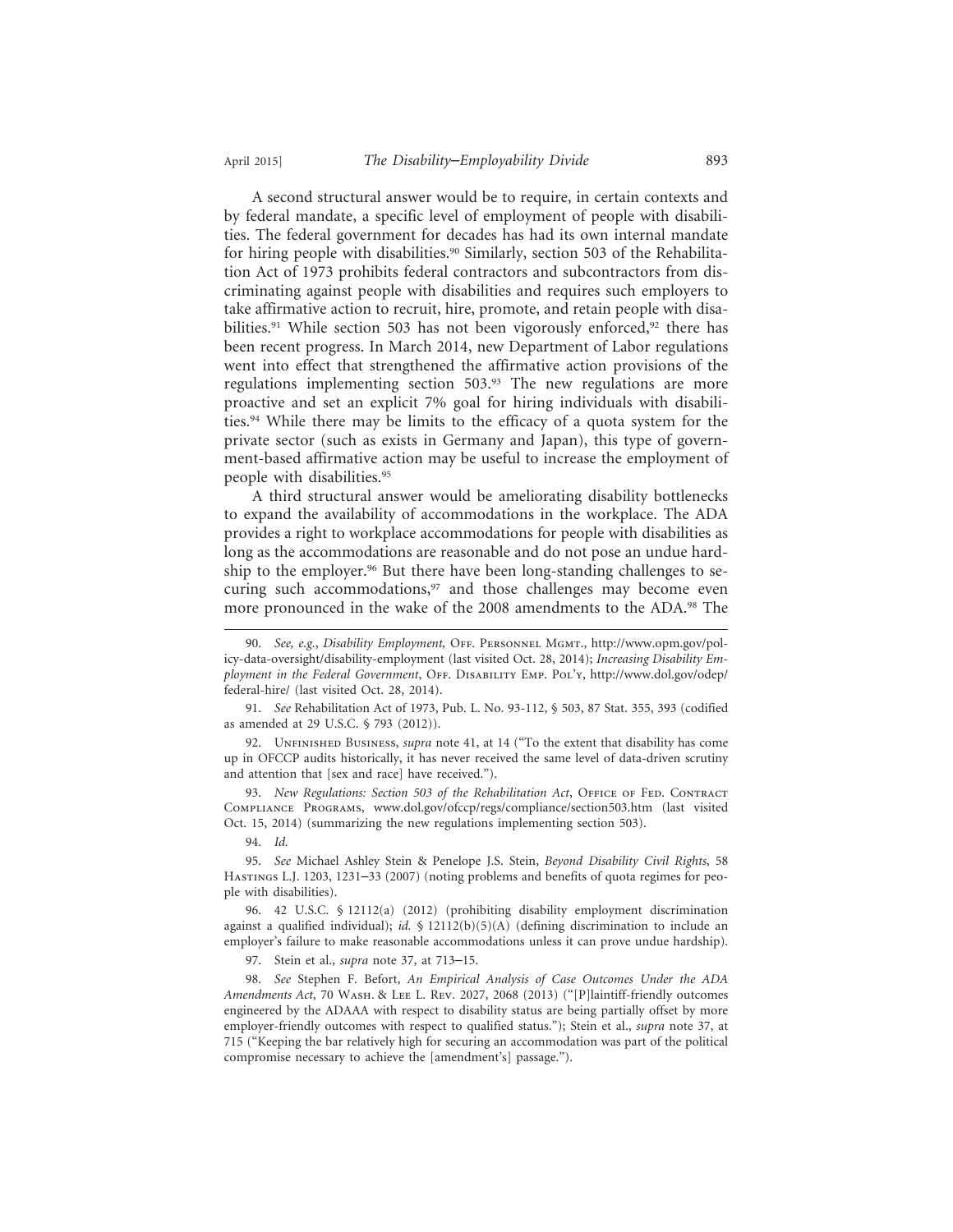most fundamental challenge has been the requirement that an individual prove her impairment is severe enough to qualify for an accommodation under the ADA while at the same time showing she is not so impaired that she is unqualified for the job in question.<sup>99</sup> Framed in slightly different terms, plaintiffs must show that they are "disabled enough" to seek a reasonable accommodation but not "too disabled" to be qualified for the job.100 In a recent article, we argue that lowering the bar to receiving accommodations is at least part of the solution to enable disabled workers to start working and keep working.101 We argue in particular for extending an ADA-like reasonable-accommodation mandate to all individuals who would be able to work if given such an accommodation.<sup>102</sup> In other words, accommodations should be detached from disability status, resulting in a right to reasonable accommodation that flows not from group affiliation but from the individual need for accommodation.<sup>103</sup> Expanding accommodations in this way could, over time, positively impact workplace norms and encourage all workers (and especially disabled workers) to make greater investments in their own productivity.104

To return to Fishkin's opportunity nomenclature, the appeal of these proposals is that they help people with disabilities get both through and around disability bottlenecks. They do so by helping people with disabilities see work as an economically superior option to benefits and, more generally, by incentivizing people with disabilities to give up benefits in order to work. The employer-subsidization and accommodation proposals would help people with disabilities secure and sustain employment by inspiring and mandating, respectively, employers to structure their workplaces in ways that accommodate more disabled workers. These prescriptions help people move more fluidly between disability and employability statuses and break down the distinction by facilitating the employment of people who are both disabled and employable.

Our proposal to universalize accommodations is perfectly consonant with Fishkin's focus on creating more opportunities for all human flourishing—and not merely relying on conventional, group-based claims to do so.105 But some of our other proposals are in tension with Fishkin's principles. For example, requiring a certain level of employment for people with disabilities ostensibly conflicts with Fishkin's claim that we should focus on

104. *Id.* at 744–55.

<sup>99.</sup> *See generally* Bradley A. Areheart, *When Disability Isn't "Just Right": The Entrench*ment of the Medical Model of Disability and the Goldilocks Dilemma, 83 Inp. L.J. 181 (2008).

<sup>100.</sup> *Id.* at 209–25 (analyzing this tension).

<sup>101.</sup> *See generally* Stein et al., *supra* note 37.

<sup>102.</sup> *Id.* at 690–95.

<sup>103.</sup> *Id.* at 737–43.

<sup>105.</sup> P. 245 ("Instead of asking whether someone is really a member of a group in order to determine whether the law protects them, we need only ask whether a person's opportunities are being constrained by the relevant bottleneck—discrimination of the prohibited kind."); *see also* p. 252 ("The law of reasonable accommodation is a similarly powerful tool in the antibottleneck toolkit.").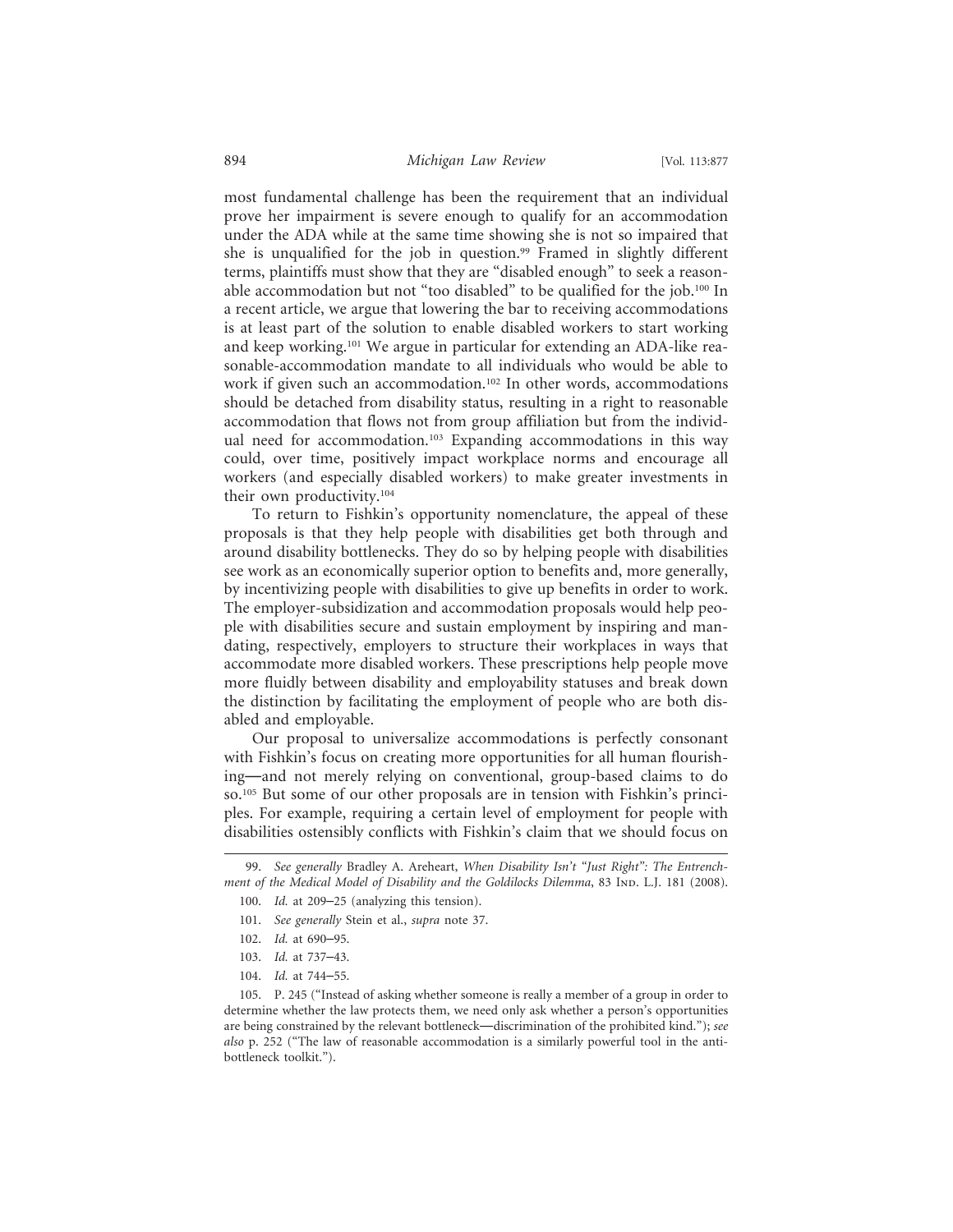ameliorating the bottleneck itself instead of merely redistributing opportunities among groups (pp. 250–53). But as Fishkin also notes, if the bottleneck turns on group membership, the solution may also need to turn on group membership (as do a disabled-worker tax credit and requiring employers to subsidize disability benefits) (p. 251).

Fishkin's focus on making opportunities more available to everyone is consistent with integrating more fully people with disabilities into our society. This emphasis underscores our proposal to reimagine and broaden the role of accommodations in the workplace.106 Instead of channeling opportunities to one particular group (those legally sanctioned under the ADA as "disabled"), our proposal would accommodate a wider range of individuals (those who are not "disabled" but nonetheless need workplace accommodations). In this way, our proposal would reshape a "corner of the opportunity structure" (p. 22).

Fishkin's observations about human development also advance the social model of disability, in which disability is seen not as fundamentally physiological but rather as socially constructed.107 In particular, Fishkin's work summarizes and powerfully illustrates how physiology and society are not separate causal inputs but rather iteratively constitute "disablement"— Professor Oliver's term for disability's social construction.<sup>108</sup> People are not born disabled, but the interaction between a person's physiology and environment may result in a disabling reality. Moreover, a person's environment may fundamentally shape that person's physiology, which is evident in the way that eye surgery, hearing aids, or wheelchairs may "break the link between certain traits and particular incapacities" (pp. 105–06). The emergent understanding is that disability and ability are not essences; they are social conditions that are contingent upon and constituted by a person's environment.<sup>109</sup>

<sup>106.</sup> *See generally* Stein et al., *supra* note 37.

<sup>107.</sup> Michael Oliver is seen as the architect of this model and famously explained that disability was a social problem constituted by "all the things that impose restrictions on disabled people; ranging from individual prejudice to institutional discrimination, from inaccessible public buildings to unusable transport systems, from segregated education to excluding work arrangements." Michael Oliver, Understanding Disability 33 (1st ed., St. Martin's Press 1996). These observations were in contrast to the traditional view of disability as located squarely within the individual and as redressable only by medical institutions. *Id.* at 30–42. For more on the social model of disability and how disabled persons may be rightly seen as having no essential differences, see generally Bradley A. Areheart, *Disability Trouble*, 29 Yale L. & Pol'y Rev. 347, 373–74 (2011) (arguing through various concrete examples that disability is socially constructed).

<sup>108.</sup> See MICHAEL OLIVER, THE POLITICS OF DISABLEMENT 11 (1990) (distinguishing between impairment and disablement).

<sup>109.</sup> *See* p. 105 ("[W]e need to think in terms of a social model of *ability*. No matter what the capacity . . . it necessarily arises out of some interaction between a person and her society or environment.").